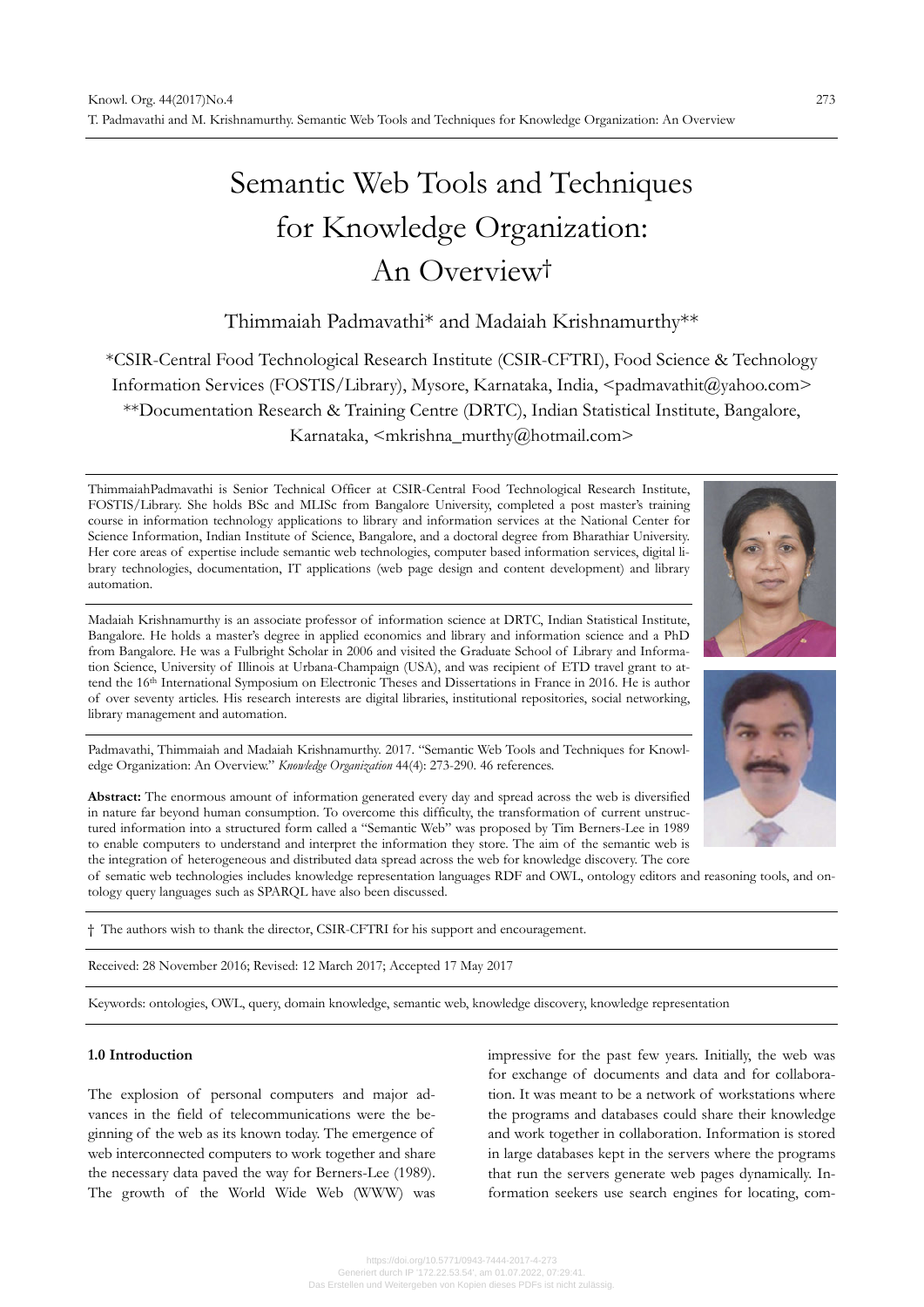bining, and aggregating data from the internet in their quest for information. Most of this information is encoded using the Hypertext Markup Language (HTML) and thus is difficult to manipulate on a massive scale as it is made for data representation on the web primarily for human consumption and not for machine understanding and interpretation.

This is the major disadvantage of the present Web, as finding the right information from the huge collection of web documents is becoming increasingly impossible. Current information retrieval systems are imprecise, often yielding matches to thousands of pages. The major limitations of the present web are seemingly high recall and low precision; search output and results are highly vocabulary sensitive; and, vocabulary of the query and of web resources may require multiple queries or searches if the information required is spread over several web documents. These limitations coupled with the growing volume of data and information available on the Web have initiated discussions among the members of the web community related to enhancing the present web to what Berners-Lee (2001) called a semantic web.

The primary requirement of the semantic web is that the underlying data need to be structured properly with semantic and syntactic meaning so that computers can understand the data they store. The aim of the semantic web iss to transform the current web consisting of hyperlinked pages into a web of knowledge that is machine processable. Realization of the semantic web depends on a set of web-related technologies designed to facilitate machine processing of data and interoperability. The semantic web promises to overcome the challenge of integrating and querying highly diverse and distributed resources. Systems based on the semantic web provide sophisticated frameworks to manage and retrieve knowledge.

Knowledge organization systems (KOSs) play a major role in structuring development of data for the semantic web. KOS tools such as library classification systems, thesauri, taxonomies, controlled vocabularies, terminologies, etc., can be exploited to support the development of the semantic web. Among these, library classification systems, especially faceted schemes, have been recognized as an important source of structured and formalised vocabularies that can be utilized to support the development of the semantic web. All KOSs try to bring domain knowledge formulated in a conceptual framework. Ontologies are well known knowledge organization (KO) tools, which can be utilized for capturing domain knowledge, assigning semantic meaning to information and representing data for machine consumption.

Since its inception the semantic web has gained steady acceptance in the science and technology community. Several projects have been undertaken to demonstrate the potential of the semantic web.WordNet, EuroWordNet, GUM, Mikrokosmos, and SENSUS are linguistic ontologies which use words as grammatical units. The purpose of this type of ontology is to describe semantic constructs rather than to model a specific domain. They offer quite a heterogeneous amount of resources, used mostly in natural language processing.

- WordNet (Miller et al. 1990, 1995) is a very large lexical database for English created at Princeton University and based on psycholinguistic theories. WordNet attempts to organize lexical information in terms of word meanings rather than word forms, though inflectional morphology is also considered. For example, if you search for "trees" in WordNet, you will have the same access as if you searched for "tree." WordNet 1.7 contains 121,962 words and 99,642 concepts. It is organized into 70,000 sets of synonyms ("synsets"), each representing one underlying lexical concept. Synsets are interlinked via relationships such as synonymy and antonymy, hypernymy and hyponymy (*Subclass-Of* and *Superclass-Of*), meronymy and holonymy (*Part-Of* and *Hasa*). WordNet divides the lexicon into five categories: nouns, verbs, adjectives, adverbs, and function words.
- AGROVOC (1980) is a controlled vocabulary covering all areas of interest to the Food and Agriculture Organization of the United Nations (FAO). AGROVOC is available as an RDF-SKOS linked dataset. It consists of over 32,000 concepts, available in up to 21 languages, and linked to 16 other vocabularies and resources.
- Bio2RDF (Belleau 2008) is an open-access semantic web knowledge base that provides a mashup over 19 different data sets that include the Gene Ontology, OMIM, Reactome, ChEBI, BioCyc and KEGG.
- BioGateway (Antezana 2009) is a semantic web resource that integrates the entire set of OBO Foundry ontologies (including both accepted and candidate OBO ontologies), the complete collection of annotations from the Gene Ontology Annotation (GOA) files, fragments of the NCBI taxonomy and SWISS-PROT and IntAct. This project marked the fusion of the semantic web to systems biology.
- Gene ontology (GO) (Gene Ontology 2008) is a major bioinformatics initiative to unify the representation of gene and gene product attributes across all species. GO is part of a larger classification effort, the Open Biomedical Ontologies (OBO). The ontology covers three domains: cellular component, molecular function and biological process.

Medical ontologies are developed to solve problems such as the demand for the reusing and sharing of patient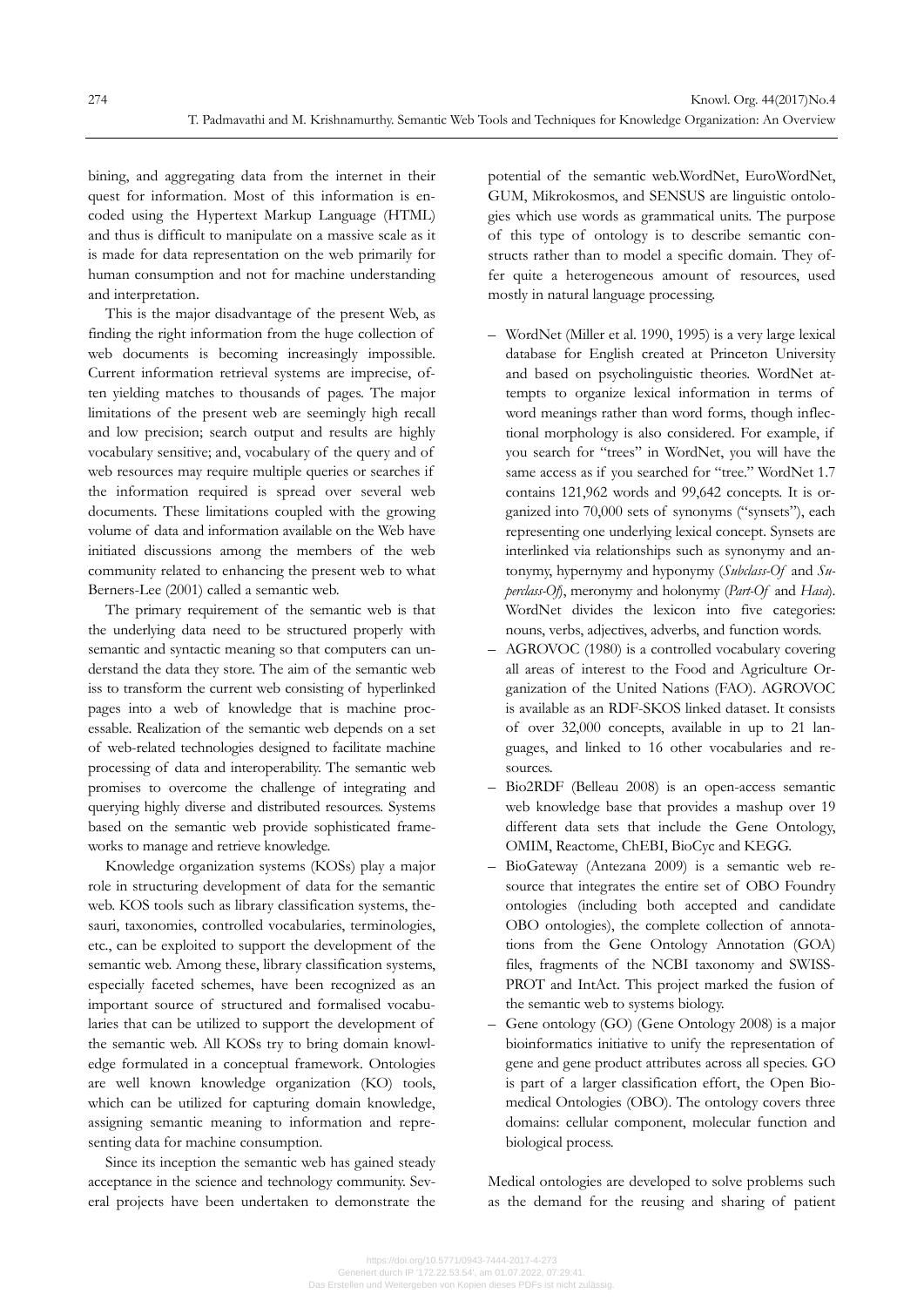data, the transmission of these data, or the need for semantic-based criteria for statistical purposes. The unambiguous communication of complex and detailed medical concepts is a crucial feature in current medical information systems. In these systems, several agents must interact in order to share results and, thus, they must use a medical terminology with a clear and non-confusing meaning. The most notable ontologies are Galen, UMLS and ON9.

- GALEN (Rector et al. 1995), developed by the nonprofit organization OpenGALEN, is a clinical terminology represented in the formal and medical-oriented language GRAIL (Rector et al., 1997). This language was specially developed for specifying restrictions used in medical domains. GALEN was intended to be used with different natural languages and integrated with different coding schemata. It is based on a semantically sound model of clinical terminology known as the GALEN COding REference (CORE) model.
- UMLS (Unified Medical Language System) (2008), developed by the United States National Library of Medicine, is a large database designed to integrate a great number of biomedical terms collected from various sources such as clinical vocabularies or classifications (MeSH, SNOMED, RCD, etc.). It is structured in three parts: Metathesaurus, Semantic Network and Specialist Lexicon.

Engineering ontologies contain mathematical models that engineers use to analyze the behavior of physical systems (Gruber and Olsen 1994). These ontologies are created to enable the sharing and reuse of engineering models among engineering tools and their users. Among the various engineering ontologies, the EngMath ontologies and PhysSys are the most notable.

– EngMath (Gruber and Olsen 1994) is a set of Ontolingua ontologies developed for mathematical modeling in engineering. These ontologies include conceptual foundations for scalar, vector, and tensor quantities as well as functions of quantities, and units of measure.

Chemistry ontologies model the composition, structure, and properties of substances, processes and phenomena. Some of the chemistry ontologies developed by the Ontology Group of the Artificial Intelligence Laboratory at UPM (Universidad Politécnica de Madrid) are: Chemicals (composed of Chemical Elements and Chemical Crystals), Ions (composed of Monatomic Ions and Poliatomic Ions), and Environmental Pollutants. All of them are available in WebODE.

– Chemicals is composed of two ontologies: Chemical Elements and Chemical Crystals. These ontologies were used to elaborate METHONTOLOGY (Fernández-López et al. 1999), an ontology development methodology. The Chemical Elements ontology models knowledge of the chemical elements of the periodic table, such as what elements these are (oxygen, hydrogen, iron, gold, etc.), what properties they have (atomic number, atomic weight,electronegativity, etc.), and what combination constraints of the attribute values they have. Chemical Elements contains 16 classes, 20 instance attributes, one function, 103 instances and 27 formal axioms.

 Chemical Crystals was built to model the crystalline structure of the chemical elements. Therefore, Chemical Elements imports this ontology. The ontology contains 19 classes, eight relations, 66 instances and 26 axioms.

- Ions is built on top of Chemical Elements and is also composed of two ontologies: Monatomic Ions (which model ions composed of one atom only) and Polyatomic Ions (which model ions composed of two or more atoms). Ions contains 62 concepts, 11 class attributes, three relations and six formal axioms.
- Environmental pollutants ontology (Gómez-Pérez and Rojas, 1999) imports Monatomic Ions and Polyatomic Ions and is composed of three ontologies: Environmental Parameters, Water and Soil. The first ontology defines parameters that might cause environmental pollution or degradation in the physical environment (air, water, ground) and in humans, or more explicitly, in their health. The second and third ontologies define water and soil pollutants respectively. These ontologies define the methods for detecting pollutant components of various environments, and the maximum concentrations of these components permitted according to the legislation in force.

The objective of this paper is to provide an overview about the semantic web technologies and tools which have significant impact on knowledge integration, querying, and knowledge sharing in many domains. Insight into the currently available semantic web tools and technologies in identifying and selecting the appropriate knowledge organization systems for domains under consideration are discussed.

# **2.0 Semantic Web Technologies**

The semantic web is a collection of technologies and standards that allow machines to understand the meaning (semantics) of information on the web. Since 2004, the field has been dominated by formal languages and tech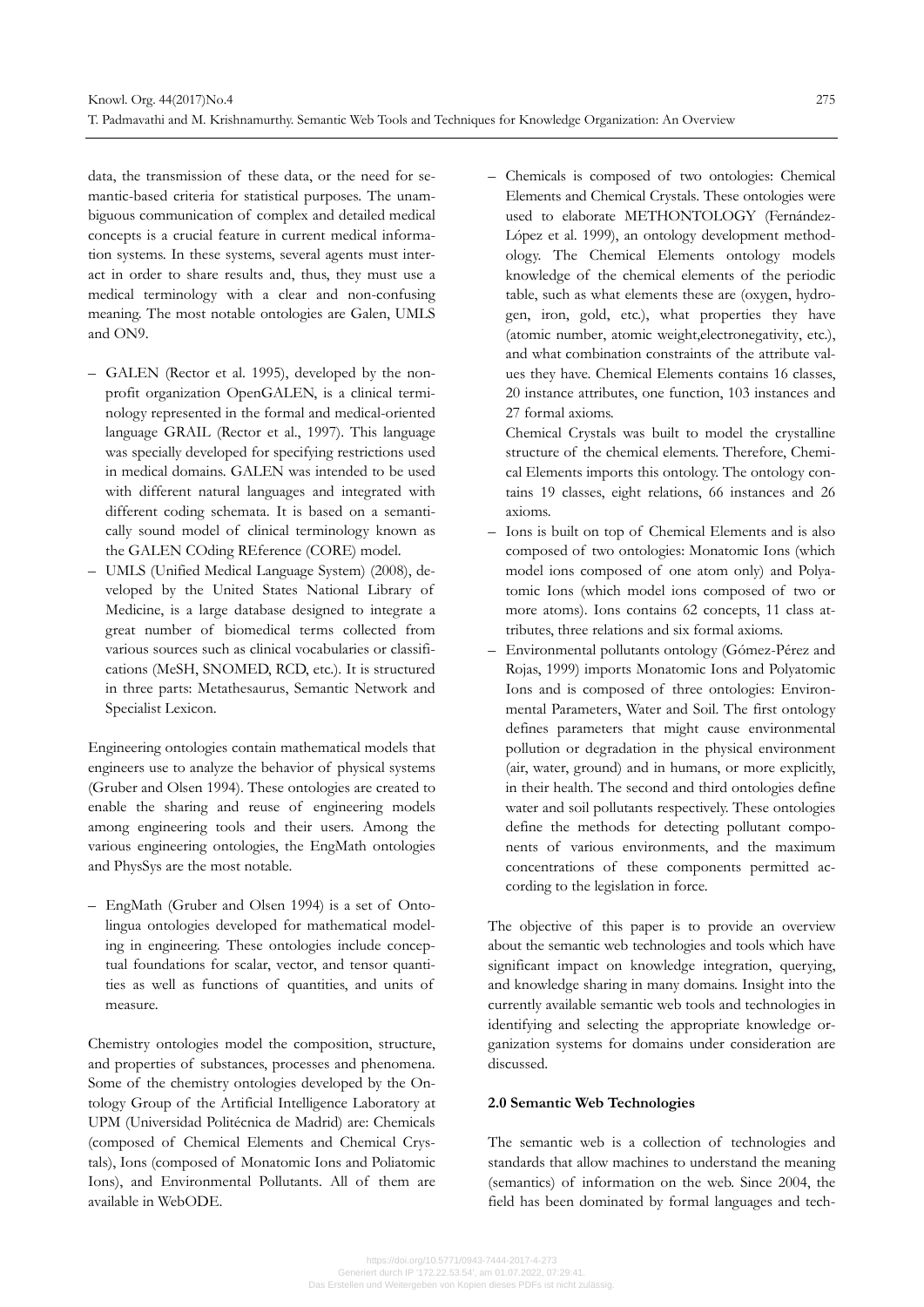nologies included under W3C recommendations. The semantic web technologies (SWT) are described below in Figure 1.

#### **2.1 Resource Description Framework (RDF)**

Resource Description Framework (RDF) is the backbone of W3C's **s**emantic web activity. RDF is the standard for encoding metadata and other knowledge on the semantic web—providing the language for expressing the meaning of terms and concepts in a form that machines can readily process. RDF Schema is language layered on top of RDF. RDF Schema is a simple set of standard RDF resources and properties that allows creating RDF vocabularies. The data model used by RDF Schema is similar to the data model used by object-oriented programming languages like Java and allows creating classes of data (Brickley and Guha 2004). Each RDF statement is sets of triplets (Subject/ resource, Predicate/Property and Object/value) (Manola and Miller 2004). The subject denotes the object the triple is describing, the predicate identifies the attribute of the subject within the statement and the object defines the value of the predicate. An example of a statement is: http://www.example.org/index.html has a creator whose value is "Swaminathan M" The subject is the URL http:// www.example.org/index.html. The predicate is the word "creator." The object is the phrase "Swaminathan M." This statement can be represented graphically as shown in Figure 2.

#### **2.2 Description Logics**

Description Logics (DLs) (Baader et al. 2003) are a family of knowledge representation languages that can be used to represent the knowledge of an application domain in a structured and formal fashion. Description Logics offer a palette of description formalisms with differing expressive power that is employed in various application domains (such as natural language processing, databases, etc.). In DL, the basic syntactic building blocks are ato-



*Figure 1.* Semantic Web Layer Cake illustrates the architecture of the Semantic Web (Berners-Lee 2001, 20)



*Figure 2*. Graphic representation of a triple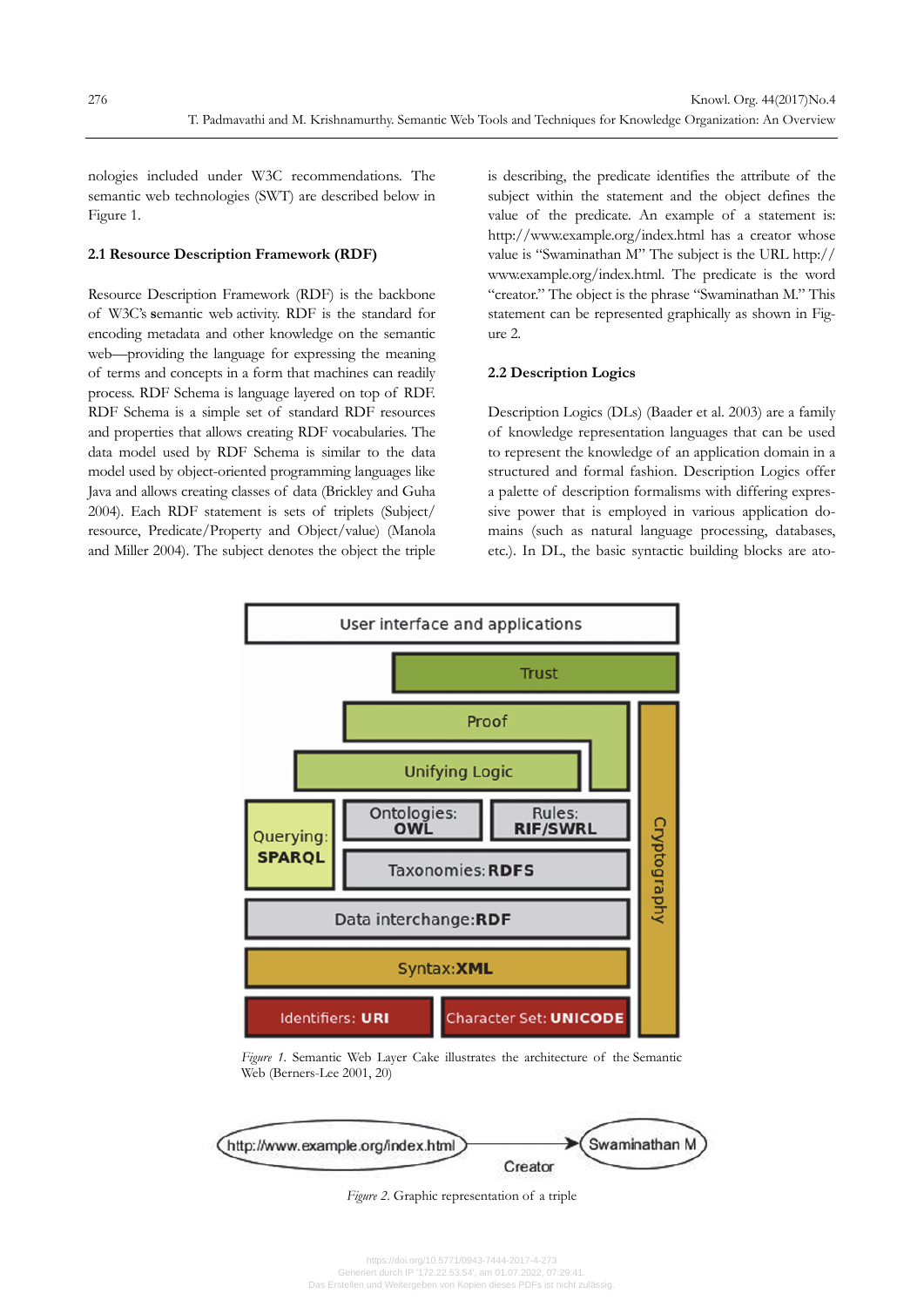mic concepts (unary predicates), atomic roles (binary predicates) and individuals (constants).

#### **2.3 Web Ontology Language (OWL)**

OWL is an ontology language built on top of two new semantic web standards—Resource Description Framework (RDF) and RDF Schema (RDF-S)—and designed to be compatible with the eXtensible Markup Language (XML) as well as other W3C standards. OWL has become a W3C Recommendation. OWL is primarily concerned with defining terminology which may include descriptions of classes, properties and their instances. OWL is intended to be used for greater machine interpretability of web content than that supported by XML, RDF, and RDF-S by providing additional vocabulary along with a formal semantics (Dean et al. 2004). OWL has three expressive sublanguages: OWL Full, OWL DL, and OWL Lite. All three of these languages allow describing classes, properties, and instances. OWL Lite is primarily intended for users needing a classification hierarchy and simple constraint features. OWL DL has the closest correspondence with description logics. Both OWL DL and OWL Lite require that every resource either be a class, object property, datatype property or instance. OWL Full has the same features as OWL DL, but loosens the restrictions. It is possible to treat a class as an instance, and there is no need to explicitly declare the type of each resource.

For example, an ontology that describes food science vocabulary and bibliographic datahas the basic classes and subclass relationships shown in Figure 3.

The following is a representation in OWL of Figure 3:

# <rdf:RDF

xmlns:rdf=http://www.w3.org/1999/02/22-rdfsyntax-ns#"" xmlns:rdfs=http://www.w3.org/2000/01/rdfschema#" xmlns:owl=http://www.w3.org/2002/07/owl#"> <owl:Ontology rdf:about="xml:base"/> <owl:Class rdf:ID="commodity"> food.</rdfs:comment> <owl:intersectionOf rdf:parsetype="Thing"> <owl:Class rdf:about="commodity"/> <owl:Restriction> <owl:onProperty rdf:resource="#descriptors"/> </owl:Restriction> </owl:Restriction> </owl:intersectionOf> </owl:Class> <owl:Class rdf ID="ärticle"> <rdfs:comment>article title.</rdfs:comment> <rdfs:subclassOf rdf:resource="journal"/> <rdfs:subClassof rdf:resource="#journal name"/> <rdfs:subClassOf> <owl:Restriction> <owl:OnProperty rdf:resource=""#descriptors"/> <owl:allValuesFrom rdf:resource="#author"/> </owl:Restriction> </rdfs:subClassOf> </owl:Class> </rdf:RDF>



*Figure* 3. Basic classes and subclasses.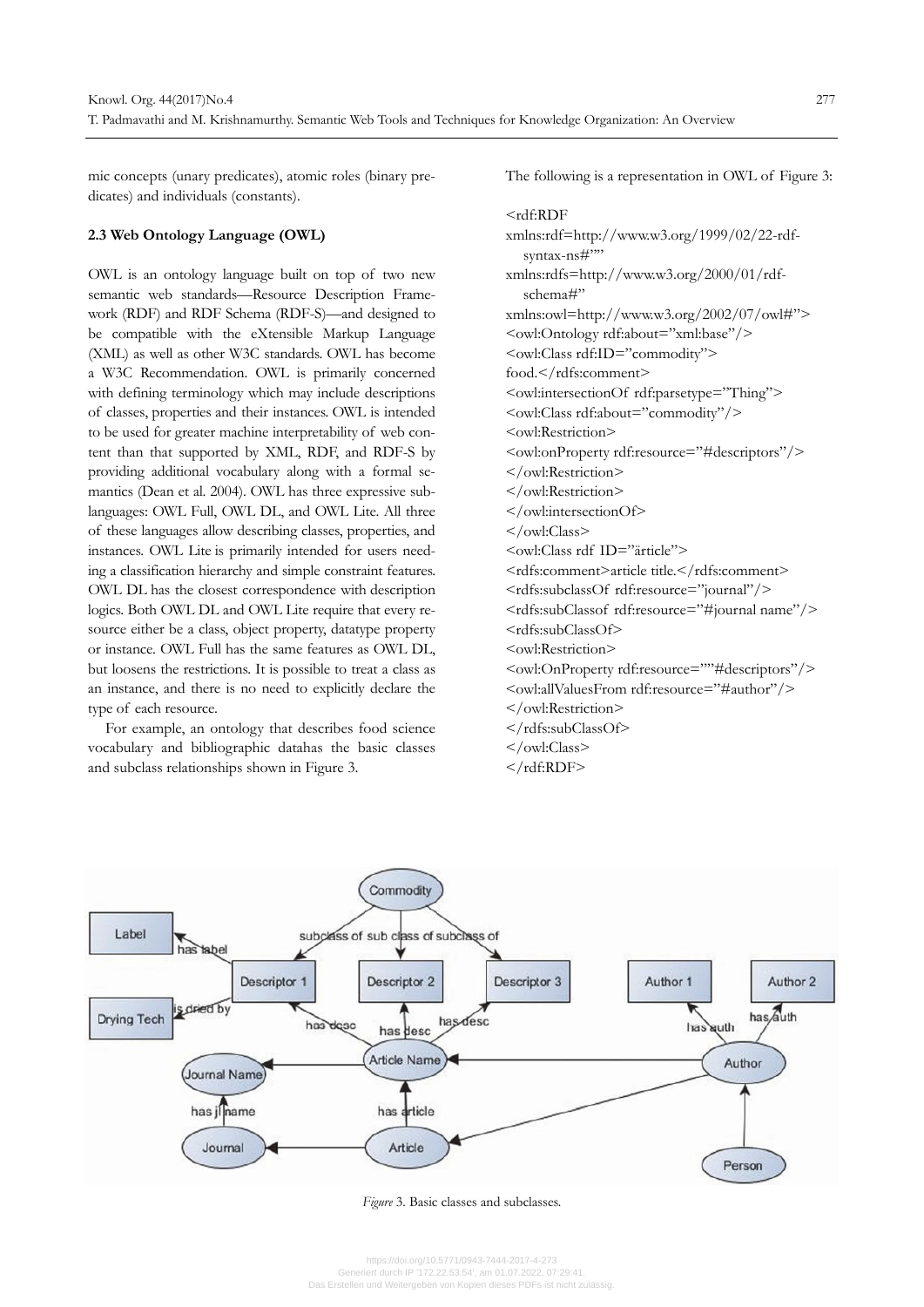#### **3.0 Ontologies**

The idea of ontologies as computational artefacts has appeared in artificial intelligence (AI) and computer science. However, the term "ontology" denotes the study of existence in philosophy. In information systems, ontologies are conceptual models of what "exists" in some domains, transformed into and represented in a machineinterpretable form by using knowledge representation techniques. They are not limited to computer science and AI research, but have practical applications in a wide range of areas including medicine, geographic information systems, and biological information systems. They have been applied in diverse research areas such as knowledge engineering, knowledge representation, knowledge management, database design, natural language processing, information retrieval, etc. There are many definitions of ontologies from different researchers. One popular definition of an ontology is by Gruber (1993, 1) who defined it as an "Explicit specification of a conceptualization."

#### **3.1 Ontology Components**

Gruber (1993, 2) identified five kinds of ontology components: classes, relations, functions, formal axioms, and instances:

a. Classes represent concepts, which are considered generic entities in the broad sense;

b. Relations represent a type of association between concepts of the domain;

c. Functions are a special case of relations;

d. Formal axioms serve as model sentences that are always true. They are normally used to represent knowledge that cannot be formally defined by other ontology components; and,

e. Instances are used to represent elements or individuals in ontology.

Noy and McGuinness (2001, 3) described ontology as a formal, explicit description of concepts in a domain of discourse, including:

**–** Classes: the formal representation of concepts are the focus of most ontologies. Classes describe concepts in the domain, properties of each concept describing various features and attributes of the concept.

Example:

- A class of millet represents all kinds of millet.
- Specific millets are instances of this class.
- A class can have subclasses that represent concepts that are more specific than the superclass.
- The class of all millets can be divided into foxtail millet, kodo millet, little millet, pearl millet, etc.
- Slots describe properties of classes and instances.
- Taxonomies are used to organize classes and instances in the ontology.
- Hierarchical and associative relationships are relationships between concepts. A relation represents the dependency between concepts in the domain.

An ontology can be characterized as comprising four tuples (Davies, Studer and Warren 2006, 118):

#### $O = \langle C, R, I, A. \rangle$

C is a set of classes representing concepts to reason about in the given domain such as: Pests, Diseases, Prevention etc.

R is a set of relations holding between those classes, such as: relation "Harmed\_By"

I is a set of instances, where each instance can be an instance of one or more classes and can be linked to other instances by relations such as: Angular, Red, Bacterial\_Blight etc.

A is set of axioms such as: if plant's leaves turns yellow to brown causing defoliation, spray Carbendazim(1g).

# **3.2 Ontology Benefits**

Noy and McGuinness (2001, 1) have proposed the following possible uses for ontology:

- To share a common understanding of the structure of information among people or software agents;
- To enable reuse of domain knowledge;
- To make domain assumptions explicit;
- To separate domain knowledge from the operational knowledge;
- To analyze domain knowledge.

The first application is one of the common goals in developing ontologies that could be targeted towards human understanding in which case conceptual graphs, topic maps or UML class diagrams could be used as representation media. The second one assumes the use of a common language for representation so others can reuse it for their domains. For example, we can reuse a general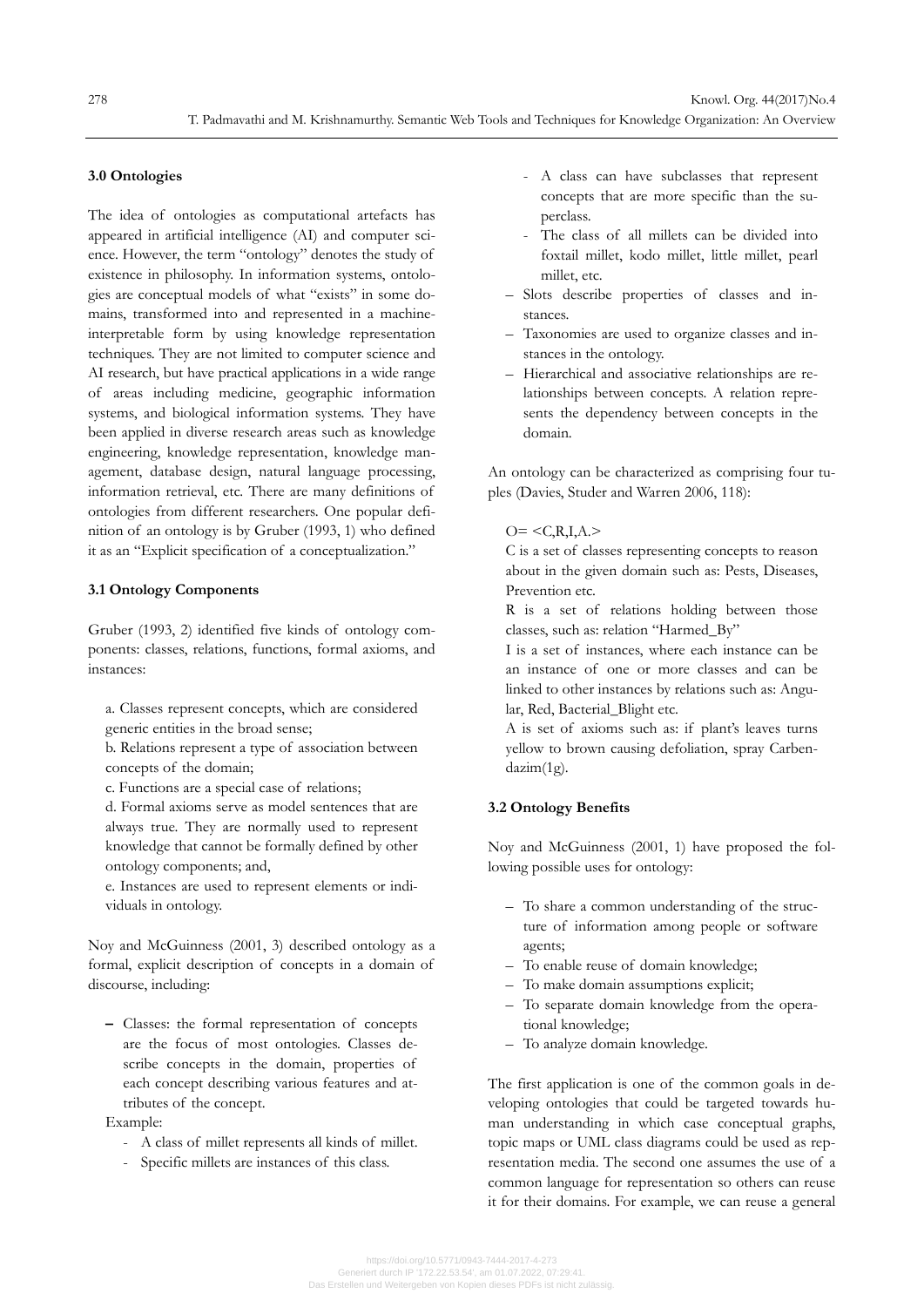ontology, such as the UNSPSC ontology, and extend it to describe a domain of interest. The third application of ontology, to make implicit or tacit knowledge available, makes it possible to change these assumptions easily if the knowledge about the domain changes. The fourth and fifth use as proposed by Noy and McGuinness (2001) is oriented towards the architectural design and end application uses. Thus in the specific context of interoperability of information systems, the potential use of ontologies may be summarised as (Kabilan 2007, 44): "Ontology can be used as a central component of interoperability of Information Systems application to data, information, knowledge, and meta level."

#### **3.3 Ontology Classification**

There are several classifications of computer science ontologies, based on different parameters.

Uschold and Gruninger (1996, 6) have discussed in detail the principles, methods and characteristics of ontologies. They have classified ontologies into following major categories depending on formality by which a vocabulary is created.

- Highly informal: expressed loosely in natural language;
- Semi-informal: expressed in a restricted and structured form of natural language greatly increasing clarity by reducing ambiguity;
- Semi-formal expressed in an artificial formally defined language, e.g. Ontolingua version of the Enterprise Ontology;
- Rigidly formal: meticulously defined terms with formal semantics, theorems and proofs of such properties as soundness and completeness, e.g. TOVE.

Guarino (1998, 7-8) classifies them based on their level of generality in:

- Top-level ontologies describe domain-independent concepts such as space, time, object, event, etc., which are independent of specific problems;
- Domain and task ontologies describe the vocabulary related to a generic domain or a generic task or activity;
- Application ontologies describe concepts depending on a particular domain and task that are often specializations of both the related ontologies.

Gómez-Perez, Fernández-López, and Corcho (2003, 2-3) classify ontology based on the level of specification of relationships among the terms gathered on the ontology, in:

- Lightweight ontologies, which include concepts, concept taxonomies, and relationships between concepts and properties that describe concepts;
- Heavyweight ontologies, which add axioms and constraints to lightweight ontologies;
- Those axioms and constraints clarify the intended meaning of the terms involved in the ontology.

#### **3.4 Ontology Design Principles**

To guide and evaluate our designs, we need objective criteria that are founded on the purpose of the resulting artefact, rather than based on *a priori* notions of naturalness or truth. Gruber (1993) proposed a preliminary set of design criteria for ontologies whose purpose is knowledge sharing and interoperation among programs based on a shared conceptualization.

- Clarity: the concepts in an ontology should be defined in a formal way that communicates the intended meaning of defined terms. Definitions should be objective; the motivation for defining a concept might occur from social context or computational needs.
- Coherence: an important criterion for ensuring the consistence of concepts that are defined formally. It should allow inferences that are logically consistent with the defining axioms.
- Extendibility: an ontology should be designed to anticipate the uses of the shared vocabulary. It should provide a conceptual foundation for a range of certain tasks, and the representation should be crafted so that one can extend and specialise the ontology monotonically.
- Minimal encoding bias: result when a representation choice is made merely for the convenience of notation or implementation. Encoding bias should be minimized because knowledge-sharing agents may be implemented in different representation systems and styles of representation.
- Minimal ontological commitment: an ontology should require the minimal ontological commitment adequate to support the anticipated knowledge sharing activities.

These criteria have now become the basis for any ontology designer for AI and information systems. These criteria define the requirements only on the ontology artefact that is to be designed and developed. They aim only to ensure that the ontology is correct, cohesive and true. They do not reflect upon the intended purpose for the designed ontology. The domain view, that a designer adopts may be different depending on the intended use of the ontology.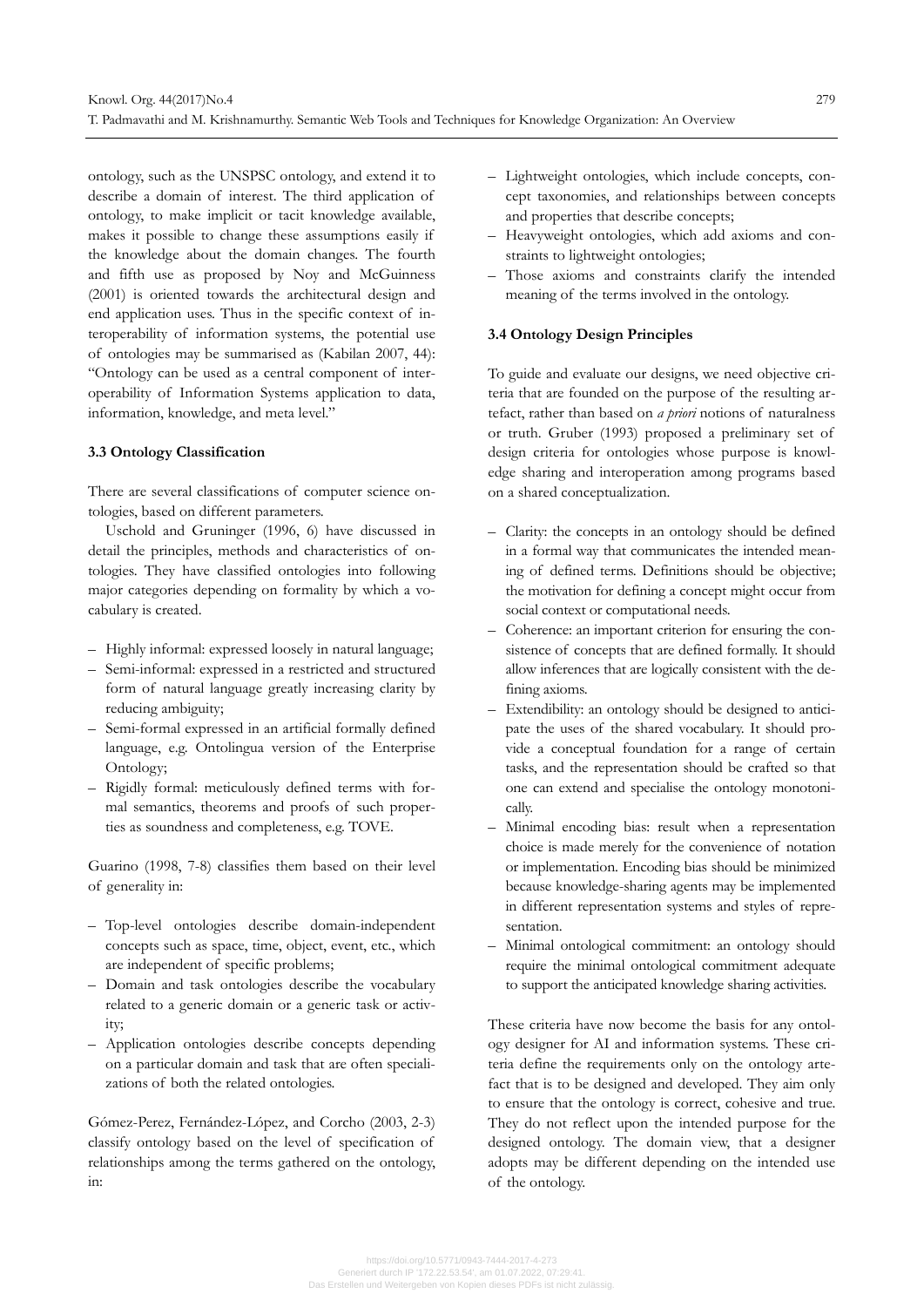#### **3.5 Ontology Design Methodologies**

The construction of ontologies may be improved if some methodology is applied. The goal of using a methodology is to obtain a good result following a set of steps which usually are based on best practices. Most of the methodologies for building ontologies are based on the experience of people involved in their construction. In several cases, methodologies are extracted from the way in which a particular ontology was built. Nowadays, methodologies are more focused on modelling knowledge than on developing applications. Thus, such methodologies are suitable alternatives for modelling knowledge instead of good alternatives for managing an information technology project centered on ontologies. Some significant ontology design and development methodologies are briefly summarized below. These specific methodologies were selected because the first two were amongst the first information-systems-oriented ontology design methodologies, and were successfully tested in developing enterprise ontologies. The third is a popular guide to developing ontologies in most widely used, open-source ontology editors. The fourth methodology is based on the Unified Software Development Process or Unified Process (UP) that gives a detailed account of the activities to be carried out similar to a software development project plan. The final methodology is based on the first two and is also based on software development principles.

#### **3.5.1 Uschold and Gruninger's Skeletal Method**

Uschold and Gruninger (1996) provide guidelines for ontology designing based on their experiences in designing the Enterprise Ontology (Uschold et al. 1995). The processes are shown in Figure 4.

- Purpose and Scope: identifying the purpose, scope and domain of an ontology to be constructed besides determining the users and developers.
- Building the Ontology: starts with three aspects cap-

ture, coding, and integration of existing ontologies.

- Capture: suggest identification of the key concepts and relationships in the domain of interest, production of precise, unambiguous text definitions for such concepts and relationships, identification of terms to refer to such concepts and relationships and finally agreeing concepts, relationships, and their names.
- Coding: includes explicit representation of the conceptualisation captured in the previous stage in some formal language. This will involve committing to the basic terms that will be used to specify the ontology (e.g. class, entity, relation), choosing a representation language and code the ontology.
- Integrating Existing Ontologies: propose the use of existing ontologies in the ontology capture or coding or both the processes.
- Evaluation: agree that evaluation of produced ontology is vital and refers to other related research done in the same domain and to adapt it for ontologies.
- Documentation: documenting the ontology process that facilitates both formal and informal documentation.

#### **3.5.2 Gruninger and Fox Method**

Gruninger and Fox (1995) proposed a more formal design approach compared to Uschold's skeletal method. This methodology is based on the experience in developing the TOVE project ontology Gruninger (1995) within the domain of business processes and activities modelling. The steps proposed are illustrated in Figure 5.

- Capture of motivating scenarios: the development of ontologies is motivated by scenarios that arise in the application. Any proposal for a new ontology or extension to ontology should describe one or more motivating scenarios and the set of intended solutions of problems presented in the scenarios.
- Formulation of informal competency questions: these are based on the scenarios obtained in the preceding



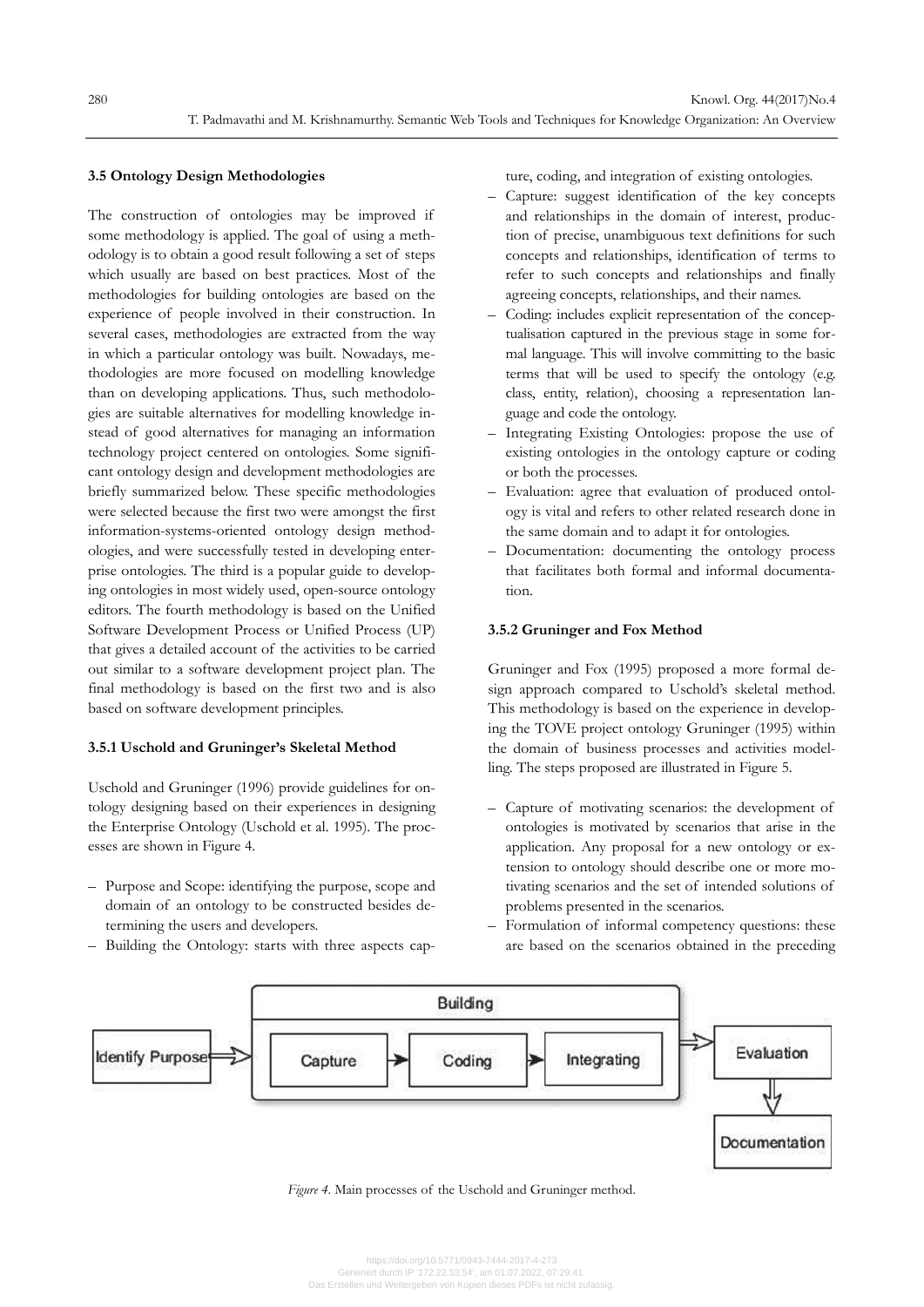step and can be considered as expressiveness requirements that are in the form of questions. Ontology must be able to represent these questions using its terminology, and be able to characterize the answers to these questions using the axioms and definitions.

- Specification of the terminology of the ontology within a formal language: the terminology of the ontology must be specified using first-order logic. Once the informal competency questions are available, the set of terms used can be extracted from the questions. These terms will serve as a basis for specifying the terminology in a formal language.
- Formal Competency Questions: once the competency questions have been posed informally, and the terminology of the ontology has been defined, the competency questions are defined formally.
- Specification in First-Order Logic—Axioms: axioms in the ontology specify the definitions of terms in the ontology and constraints on their interpretation; they are defined as first-order sentences using the predicates of the ontology. Axioms must be provided to define the semantics, or meaning, of these terms. This development of axioms for the ontology about the competency questions is, therefore, an iterative process.
- Completeness Theorems: once the competency questions have been formally stated, it is necessary to define the conditions under which the solutions to the questions are complete.

#### **3.5.3 Noy and McGuinness Method**

Noy and McGuinness' (2001) approach is more like a user manual for an ontology to be designed specifically using the Protégé ontology editor. They illustrate the process of capturing the concepts, the slots, and the role

restrictions. But, on analysis, their basic design methodology is similar to that proposed by the Gruninger-Fox methodology or the Uschold-Gruninger method. Noy and McGuinness proposed a knowledge engineering method for building ontologies. They describe an iterative approach to ontology development and start with a rough first pass at the ontology. They have emphasized three fundamental rules in ontology design:

- There is no one correct way to model a domain there are always viable alternatives;
- Ontology development is necessarily an iterative process;
- Concepts in the ontology should be close to objects (physical or logical) and relationships in your domain of interest. These are most likely to be nouns (objects) or verbs (relationships) in sentences that describe your domain.

They provide a step-by-step instruction for the user to design the ontology using the Protégé, ontology editor. The steps are described below and Figure 6 illustrates the main steps in this methodology.

- Determine the domain and scope of the ontology: suggest starting the development of ontology by defining its domain and scope. They adopt the competency questions idea as suggested by Gruninger and Fox (1995).
- Consider reusing existing ontologies: suggest considering what someone else has done and checking if we can refine and extend existing sources for a particular domain and task. Reusing existing ontologies may be a requirement if the system needs to interact with other applications that have already committed to particular ontologies or controlled vocabularies.



*Figure 5*. Gruninger and Fox Design Methodology.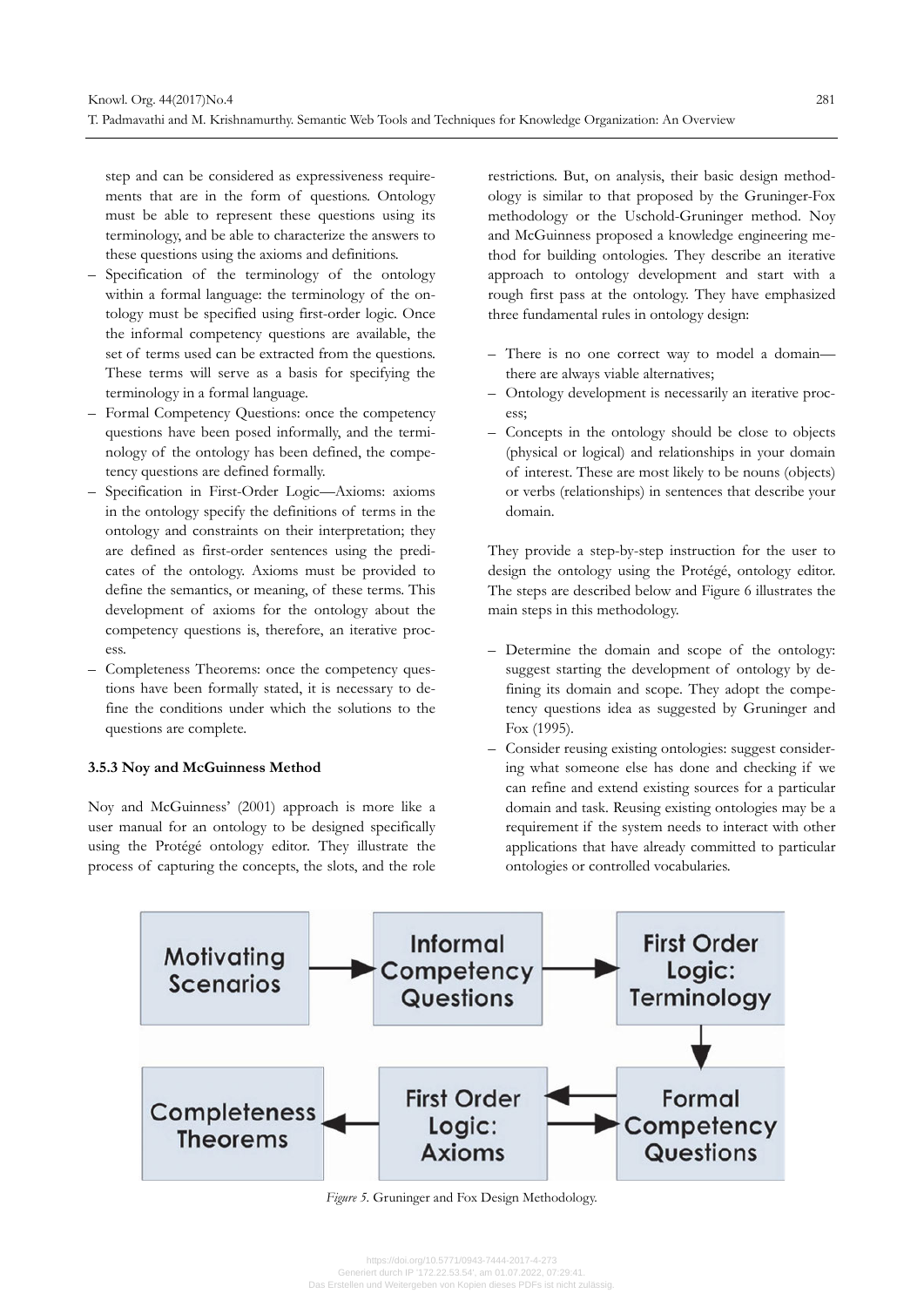

Figure 6**.** Noy and McGuiness Method.

- Enumerate important terms in the ontology: they begin by identifying key concepts and terminologies relevant for the domain.
- Define the classes and the class hierarchy: they propose a combination of the top-down and bottom-up approach. The first step usually starts by defining classes whatever the approach is used. In their view, none of these three methods suggested by Uschold and Gruninger (1996) is inherently better than any of the others. The approach to take depends strongly on the personal view of the domain.
- Define the properties of classes—slots: define the classes and describe the internal structure of concepts.
- Define the facets of the slots: slots can have different facets describing the value type, allowed values, the number of the values (cardinality), and other features of the values the slot can take.
- Create instances: the last step is creating individual instances of classes in the hierarchy.

It may be noticed that the method is simple, explicit to follow for an information system designer except for the shortcoming that it is not implementation tool independent.

# **3.5.4 UPON (Unified Process for Ontology building)**

Nicola, Missikoff and Navigli's (2009) approach is based on Unified Process for Ontology (UPON), an incremental methodology for ontology building. It stems its characteristics from the UP, one of the most widespread and accepted methods in the software engineering community, and uses the UML to support the preparation of all the blueprints of the ontology development (figure 7).

The UPON methodology has the following phases:

- Requirements workflow: capturing requirements consists in specifying the semantic needs and user view of the knowledge to be encoded in the ontology.
- The analysis workflow: the conceptual analysis concerns the refinement and structuring of the ontology requirements identified in the previous workflow.
- The design workflow: the main goal of this workflow is to give an ontological structure to the set of glossary entries gathered in the reference glossary.
- The implementation workflow: the purpose of this workflow is to encode the ontology in a rigorous, formal language.
- The test workflow: the test workflow is conceived to verify the semantic and pragmatic quality of the ontology since syntactic quality is checked in the previous workflow and social quality can be checked only after its publication.

# **3.5.5 METHONTOLOGY**

The METHONTOLOGY framework by Fernandez, Gomez-Perez and Juristo (1997) enables the building of ontologies from scratch or from reusing other ontologies. The ontology development process is based on the IEEE standard (1996, 2006) software life cycle process for carrying out each activity. Several of the steps proposed here are similar to those of Uschold and Gruninger (1996), and Gruninger and Fox (1995). But the prominent difference is their stress on the evaluation and documentation steps. Each phase consists of activities that pass through many stages as shown in Figure 8.

- Planification: the designer should plan the entire development process like the tasks, time and resource allocation, etc.
- Specification: the goal of the specification phase is to produce either an informal, semi-formal or formal on-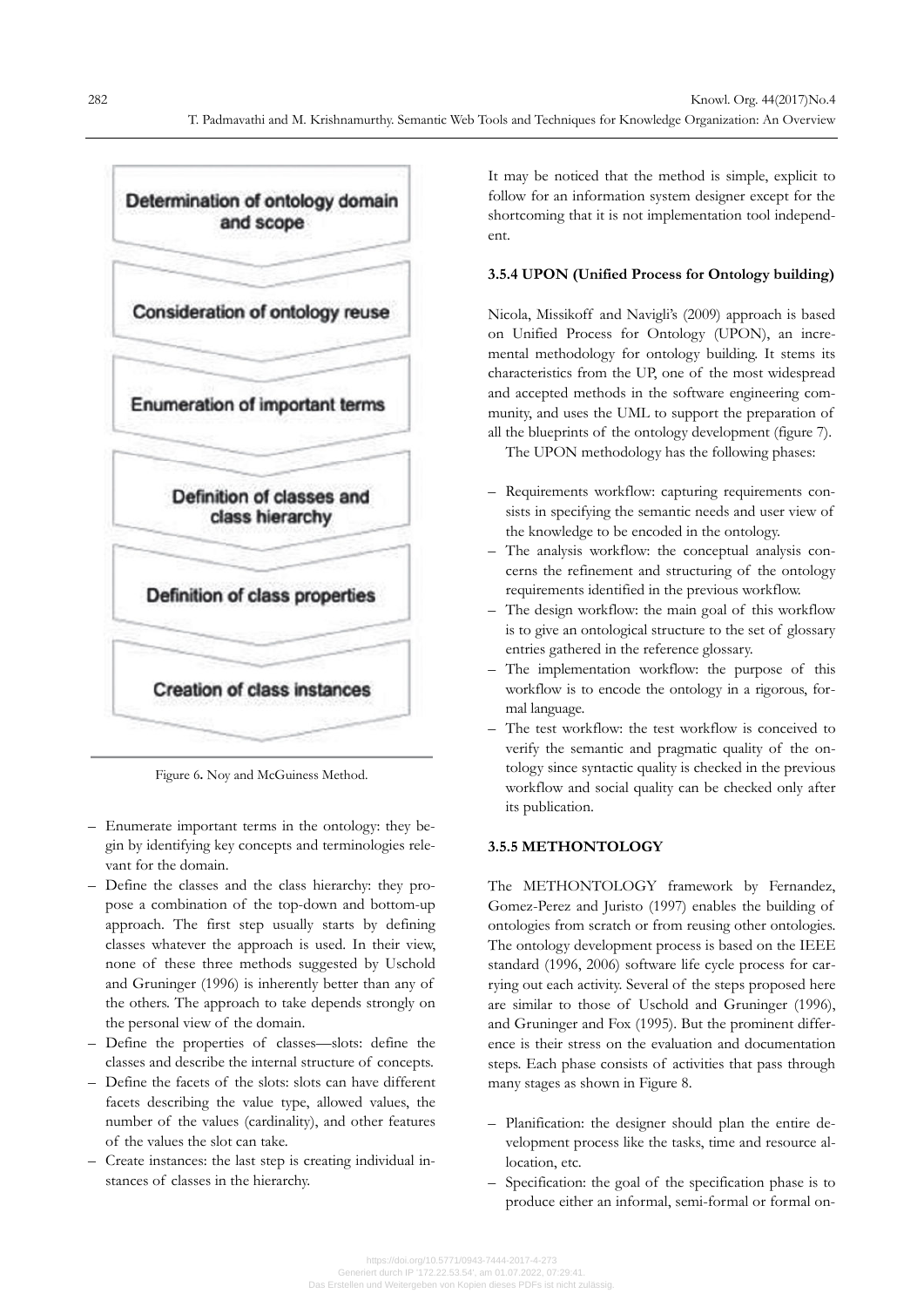tology specification document written in natural language, using a set of intermediate representations or using competency questions, respectively. This phase is similar to the competency questions phase as recommended by Gruninger and Fox (1994) and Uschold and Gruninger (1996).

- Knowledge Acquisition: independent activity in the ontology development process. They support the use of existing knowledge bases and knowledge acquisition using techniques as proposed by Uschold and Gruninger (1996). Experts, books, handbooks, figures, tables and even other ontologies are sources of knowledge from which the knowledge can he elucidated using in conjunction techniques such as brainstorming, interviews, formal and informal analysis of texts, and knowledge acquisition tools.
- Conceptualization: structures the domain knowledge in a conceptual model that describes the problem and its solution regarding the domain vocabulary identified in the ontology specification activity. The activities to be carried out are as follows:
	- Build a complete glossary of terms (GT) to identify which terms include concepts, instances, verbs and properties.
	- Group the gathered terms in GT as concepts and verbs.
	- Build concept classification tree following the guidelines as prescribed in Gomez-Perez, Fernandez, and De Vicente (1996). Verbs which represent actions in the domain are described using Vicente (1997).
	- In the data dictionary, describe and gather all the useful and potentially usable domain concepts, their meanings, attributes and instances



*Figure 7*. UPON framework (Nicola, Missikoff and Navigli 2009, 260)



*Figure 8*. METHONTOLOGY: Constituent activities and their states (Uschold and Gruninger 1996, 35)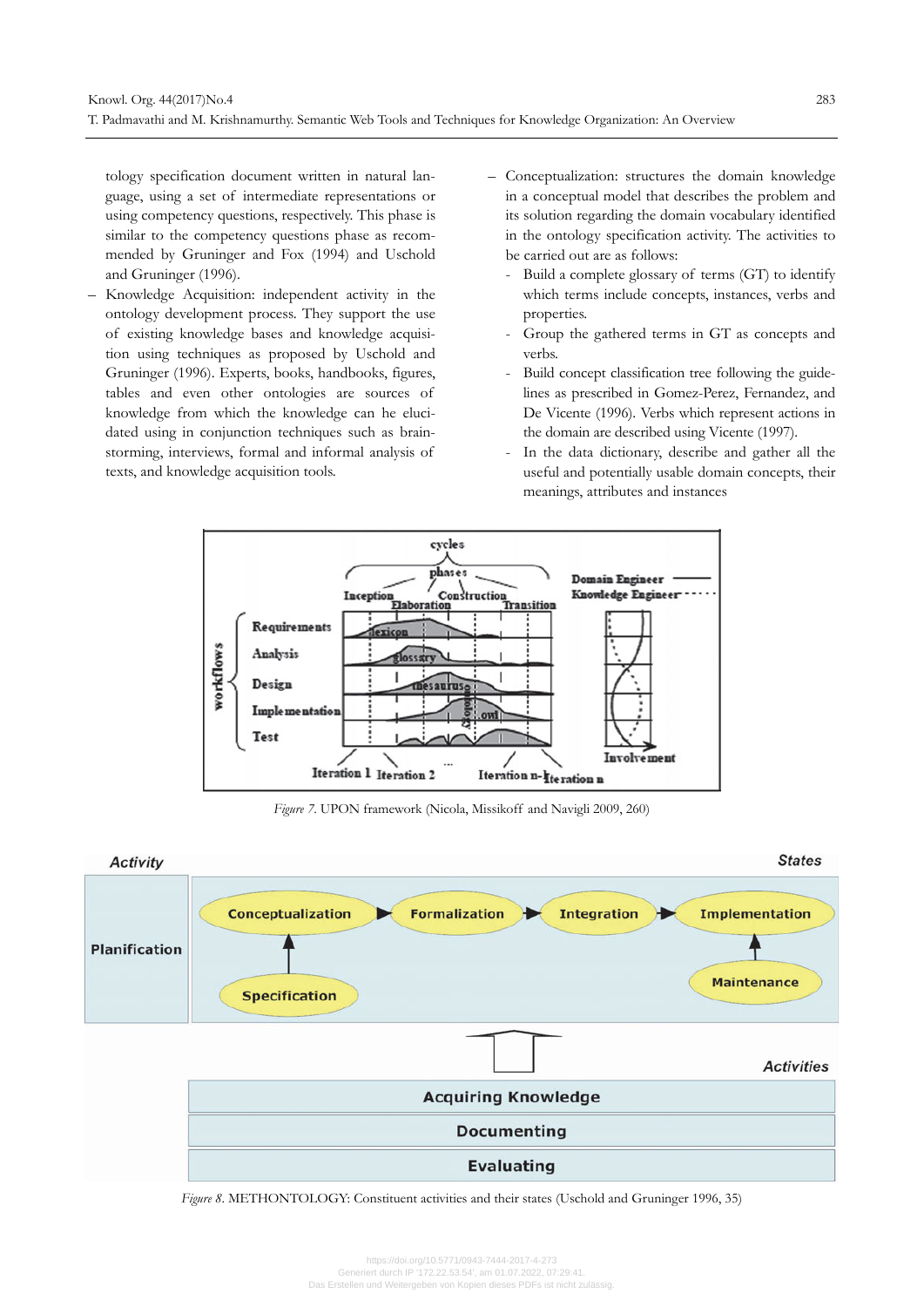- In the verbs dictionary, express the meaning of verbs in a declarative way.
- Formalization: to transform the conceptual model into a formal or semi-compatible model. We need to formalize it using frame-oriented or description logic representation systems.
- Integration: of ontologies is required when building a new ontology. Reusing other ontologies that are already available may be considered instead of starting from scratch.
- Implementation: in this phase the ontology is codified in a formal language which is machine processable implementation language.
- Evaluation: is to carry out a technical judgment of the ontologies, their software environment, and documentation about a frame of reference during each phase and between phases of their life cycle.
- Documentation: as there are no guidelines to document ontologies because of the absence of methodologies to build ontologies, they propose documentation as an activity to be done during the whole ontology development process.
- Maintenance: any time there might be a need for including or modifying definitions in the ontology. To maintain the ontology is an important activity to be done carefully. Guidelines for maintaining ontologies are also required.

#### **3.6 Ontology Development Tools**

Most of the languages are supported by tools and six tools have been found most relevant viz., Ontolingua, WebOnto, WebODE, Protege-2000, OntoEdit and OilEd.

Ontolingua was the first ontology tool developed in the Knowledge Systems Laboratory (KSL) at Stanford University at the beginning of the 1990s. The Ontolingua system provides users with the ability to publish, browse, create, and edit ontologies stored on an ontology server. The ontology editor is the main application inside the server and works with a form- based web application. The underlying language is the Ontolingua language. It provides many of the facilities that are crucial for promoting the use of ontologies and knowledge level agent interaction such as semi-formal representation language, browsing and retrieval of ontologies from repositories (Farquhar 1997).

WebOnto is a web-based tool for visualization, browsing, and development of ontologies and knowledge models specified in OCML. It was developed by the Knowledge Media Institute at the Open University as part of several European research projects in the late 90s. Web-Onto is a Java client connected to a customized web server. It adopts the knowledge model of OCML and distinguishes between domain, tasks, problem-solving methods

and applications. Its main advantage over other available tools is that it supports editing ontologies collaboratively, allowing synchronous and asynchronous discussions about the ontologies being developed (Domingue and Motta 1999).

WebODE is scalable ontological engineering on the web. It has been developed by the Ontology and Knowledge Reuse Group, at the Technical University of Madrid. It has three-tier architecture: the user interface, the application server, and the database management system. Web-ODE's ontology editor allows the collaborative edition of ontologies at the knowledge level, supporting the conceptualization phase of METHONTOLOGY and most of the activities of the ontology's life cycle (reengineering, conceptualization, implementation, etc.). The workbench is built on an application server basis, which provides high extensibility and usability by allowing the addition of new services and the use of existing services. WebODE's knowledge model is extracted from the set of intermediate representations of METHONTOLOGY such as concepts, groups of concepts, relations, constants and instances. (Arpírez 2003).

Protegé is a free, open-source ontology editor that assists users in the construction of large electronic knowledge bases. It was developed by Stanford Medical Informatics (SMI) at Stanford University. It was written in Java and runs on a wide variety of operating systems. The Protégé system has dozens of plugins. These plugins provide alternative visualization mechanisms, enable management of multiple ontologies, including merging and version management, allow the use of various inference engines and problem solvers with Protégé ontologies, and provide other functionalities. It also provides a Java API for application developers to access and modify all aspects of Protégé knowledge bases and its user interface. Protégé stores ontologies in many different formats including relational databases, OWL, XML, RDF, and HTML. It supports the latest OWL 2 Web Ontology Language and RDF specifications from the World Wide Web Consortium.

OntoEdit has been developed by AIFB in Karlsruhe University (Sure et.al. 2002). It is similar to the previous tools. It is an extensible and flexible environment, based on a plugin architecture, which provides functionality to browse and edit ontologies. It supports multilingual development, and the knowledge model is related to framebased languages.

OilED supports the construction of OIL-based ontologies. The basic design has been influenced by similar tools such as Protégé, OntoEdit. It integrates a reasoner (FaCT) and extends the expressive power of other framebased tools, but ignores services and flexibility completely. OilEd is a demonstration tool (Bechhofer 2001).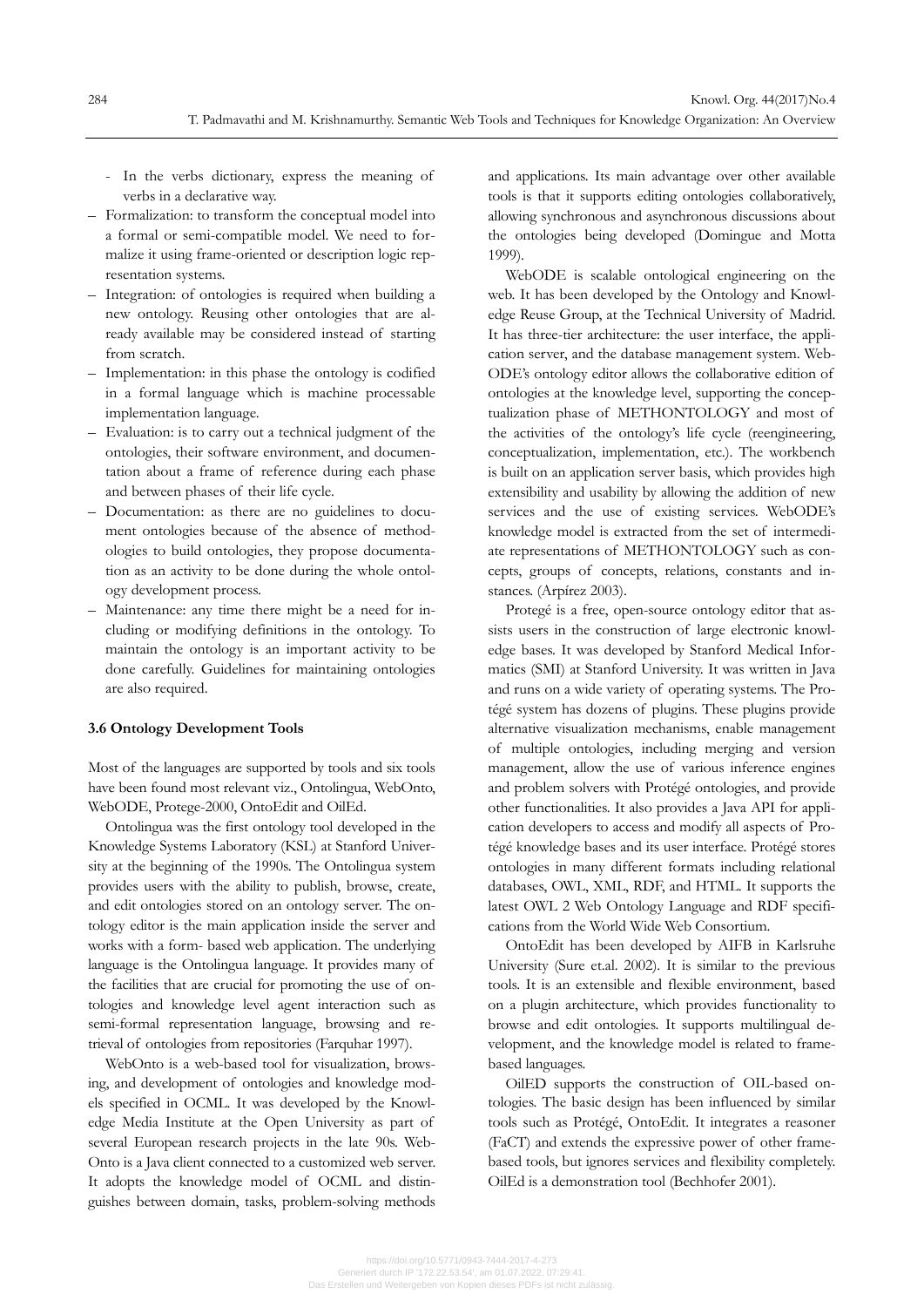After a detailed study on tools, a comparison is presented with respect to their features. Table 1 shows comparison of the ontology tools.

#### **3.7 Reasoning Tools**

A semantic reasoner, reasoning engine, rules engine, or simply a reasoner, is a piece of software able to infer logical consequences from a set of asserted facts or axioms. The notion of a semantic reasoner generalizes that of an inference engine. The inference rules are commonly specified using an ontology language, and often a description language. There are many reasoners which use first-order predicate logic to perform reasoning. Forward chaining and backward chaining are the strategies of ontology reasoners (Wikipedia 2015). In forward chaining an inference engine searches the inference rules until it finds one where the IF clause is known to be true. When found it can conclude, or infer, the THEN clause, resulting in the addition of new information to its dataset. It starts with some facts and applies rules to find all possible conclusions. The forward-chaining method of inference increases storage size and overhead associated with insertion and removal operations in an attempt to improve retrieval performance in a knowledge base. In backward chaining an inference engine would search the inference rules until it finds one which has a THEN clause that

matches the desired goal. If the IF clause of that inference rule is not known to be true, then it is added to the list of goals (in order for goal to be confirmed it must also provide data that confirms this new rule). This approach starts with the desired conclusion and works backward to find supporting facts. (Hebeler et al. 2009).

Among the large number of reasoners available, the popular reasoners suited for protégé are Pellet, RACER, FACT++, Snorocket, HermiT, CEL, ELK, SWRL-IQ and TrOWL.

Pellet is an open source Java-based OWL-DL reasoner developed by The Mind Swap group. It is the first reasoner to support all of OWL-DL, i.e. the Description Logic (DL) SHOIN (D), and has been extended to OWL 2 DL SROIQ(D). It is implemented in Java and is open sourced under a liberal license. Pellet is a Description Logic reasoner based on tableaux algorithms and incorporates novel optimization technique for incremental reasoning against dynamic knowledge bases. It uses the type system approach to support reasoning with datatypes. It reasons ontologies through Jena as well as OWL-API interfaces and also supports the explanation of bugs. (Sirin et al. 2007).

Racer also known as RACERPro is a reasoner for OWL DL and it was the first OWL reasoner. The RacerPro system is tailored for supporting ontology-based application which mainly build on the exploitation of assertional rea-

| Feature                           | Ontolingua                                 | Webonto                                  | Webode                                                                | Protégé                                    | Ontoedit                             | Oiled                                                    |  |
|-----------------------------------|--------------------------------------------|------------------------------------------|-----------------------------------------------------------------------|--------------------------------------------|--------------------------------------|----------------------------------------------------------|--|
| Developers                        | Stanford Univ.                             | Knowledge<br>Media Inst                  | Univ. of Madrid                                                       | Stanford Univ.                             | Ontoprise                            | University of<br>Manchester                              |  |
| Availability                      | Open Source                                | Open Source                              | Open Source                                                           | Open Source                                | Software Li-<br>cense                | Freeware                                                 |  |
| Semantic<br>Web Archi-<br>tecture | Standalone &<br>Client Server              | Client Server                            | Application Server                                                    | Standalone &<br>Client Server              | Eclipse cli-<br>ent/server           | Standalone                                               |  |
| Extensibility                     | $\overline{\phantom{a}}$                   | $\overline{a}$                           | Plug-ins                                                              | Plug-ins                                   | Plug-ins                             | Plug-ins                                                 |  |
| Backup Man-<br>agement            | No                                         | No                                       | No                                                                    | No                                         | $\rm No$                             | No                                                       |  |
| Ontology<br>Storage               | File & DBMS                                | File                                     | File                                                                  | File & DBMS                                | <b>DBMS</b>                          | File                                                     |  |
| Import from<br>languages          | RDF(S), OWL,<br>HTML, XML,<br><b>RDF</b>   | RDF(S), OWL,<br>HTML, XML,<br><b>RDF</b> | XML, RDF(S), OIL,<br>DAML+OIL, OWL,<br>CARIN, FLogic, Jess,<br>Prolog | RDF(S), OWL,<br>HTML, XML,<br><b>RDF</b>   | XML(S),<br>OWL,<br>RDF(S),           | RDF(S), OIL,<br>DAML+OIL, and<br>the SHIQ XML<br>format. |  |
| Export to<br>languages            | RDF(S), OWL,<br>HTML, XML,<br>RDF, F-Logic | RDF(S), OWL,<br>HTML, XML,<br><b>RDF</b> | XML, RDF(S), OIL,<br>DAML+OIL, OWL,<br>CARIN, FLogic, Jess,<br>Prolog | RDF(S), OWL,<br>HTML, XML,<br>RDF, F-Logic | OWL,<br>$RDF(S), F-$<br>Logic, Excel | DAML+OIL,<br>RDF(S), OWL                                 |  |
| Axiom lan-<br>guage               | Yes(PAL)                                   | $\overline{a}$                           | Yes(WAB)                                                              | Yes(PAL)                                   | F-Logic                              | Yes                                                      |  |
| Ontology li-<br>braries           | Yes                                        | $\overline{\phantom{a}}$                 | No                                                                    | Yes                                        | Yes                                  |                                                          |  |

*Table 1*. Comparison of the ontology tools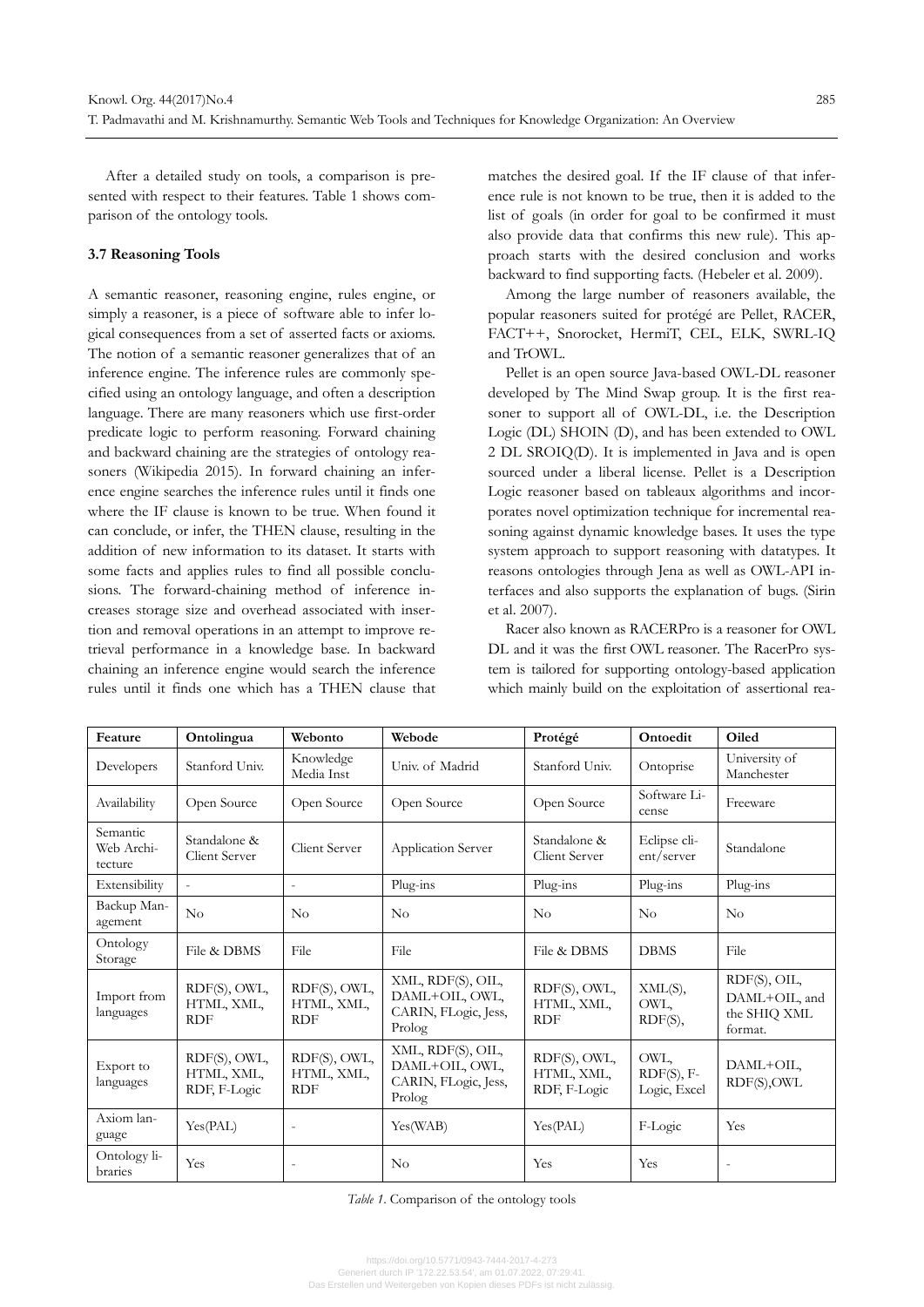soning (Abox reasoning). It was the first system which efficiently supported concrete domains for Tbox and Abox reasoning and later extended to also support inverse roles and qualitative number restrictions as part of the description logic (DL) SHIQ, a practically relevant subset of OWL. (Haarslev et al. 2011).

Fact++. A description logic reasoner implements a tableaux decision procedure for the well known SHOIQ description logic, with additional support for datatypes, including strings and integers. FaCT++ is implemented using C++ to create a more efficient software tool, and to maximise portability. The latest version of FaCT++ supports OWL and is based on the description logic SROIQ. A tableau-based decision procedure is implemented for general TBoxes and incomplete support for ABoxes. (Tsarkov and Horrocks 2006).

Snorocket for Protegé is a Java implementation of the polynomial classification algorithm described by Baader, Lutz and Suntisrivaraporn (2006) for the lightweight description logic EL**++** and packaged for use as a reasoner in Protegé.

Hermit is a new reasoner for SHOIQ+ (and OWL) based on novel algorithms and optimizations (Shearer et al. 2008). It is available as an open-source Java library and includes both a Java API and a simple command-line interface. It can process ontologies in any format handled by the OWL API, including RDF/XML, OWL Functional Syntax, KRSS, and OBO. HermiT shows significant performance advantages over other reasoners across a wide range of real-world ontologies. In several cases, HermiT can classify ontologies that no other reasoner can process. It also includes support for some nonstandard ontology features, such as description graphs.

CEL is known for its scalability of reasoning in the lightweight DL EL++, which has been proved suitable for several ontology applications (Baader, Lutz and Suntisrivaraporn 2006). Recently, the DL EL++ has been adopted as the logical underpinning of the OWL 2 EL profile of the new Web Ontology Language. To integrate the reasoner to the OWL user community, they have implemented the OWL API for CEL. This shows CEL's reasoning capabilities to Protegé users.

ELK is a specialized reasoner for the lightweight ontology language OWL EL. The practical utility of ELK is in its combination of high performance and comprehensive support for language features. It employs a consequencebased reasoning engine that can take advantage of multicore and multi-processor systems. A modular architecture allows ELK to be used as a stand-alone application, Protégé plug-in or programming library (either with or without the OWL API) (Kazakov, Krötzsch and Simančík 2012).

SWRL-IQ (SWRL Inference and Query Tool allows users to create, edit, save, and submit queries to an underlying inference engine based on XSB Prolog. Some distinct features from other reasoning tools are goaloriented backward-chaining reasoning, flexible constraint handling that allows for very declarative rules and queries, powerful SWRL extensions, and tracing and debugging features for the explanation of reasoning results. It is implemented in a flexible way to allow for different syntax front ends and reasoning back ends (Daniel and Riehemann 2012).

TrOWL is a tractable reasoning infrastructure for OWL 2, which comes with a family of ontology languages. It contains a profile checker to detect which profile an ontology may already fit into, and has support for heavyweight reasoning using a plug-in reasoner such as Fact++, Pellet, Hermit, or Racer. TrOWL is based around two primary technologies: Language transformations, and lightweight reasoners (Thomas, Pan and Ren 2010).

A comparison of ontology reasoners is presented with respect to their attributes in Table 2.

#### **4. RDF Storage and Retrieval Systems**

Ontologies are often used to improve data access. For this purpose, existing data must be linked to an ontology and appropriate access mechanisms have to be provided. Ontologies are expressed in different query languages (RDF, OWL, DAML, etc.) and stored in different types of repositories (databases, text files, URLs, etc.), there is a need to access the semantic content in a common way for all the applications. Different ontology frameworks implement different APIs to access ontologies (Sesame, Jena, etc.). The most common approach for accessing ontology-based data is via an RDF storage and retrieval technologies.

#### **4.1 Jena Semantic Web Framework**

Jena is a Java framework for building semantic web applications from Apache Software (2011). It provides a programmatic environment for RDF, RDFS and OWL, SPARQL and includes a rule-based inference engine. It is an open source project and its development started with HP Labs Semantic Web Program. The Jena Framework includes RDF API, Reading and writing RDF in RDF/XML, N3 and N-Triples, an OWL API, In-memory and persistent storage, RDQL- a query language for RDF and SPARQL query engine, SPARQL server which can present RDF data and answer SPARQL queries over HTTP.

Jena has the graph as its core interface around which the other components are built. The main feature is its rich Model API for manipulating RDF graphs. Using the API one can choose to store RDF graphs in memory or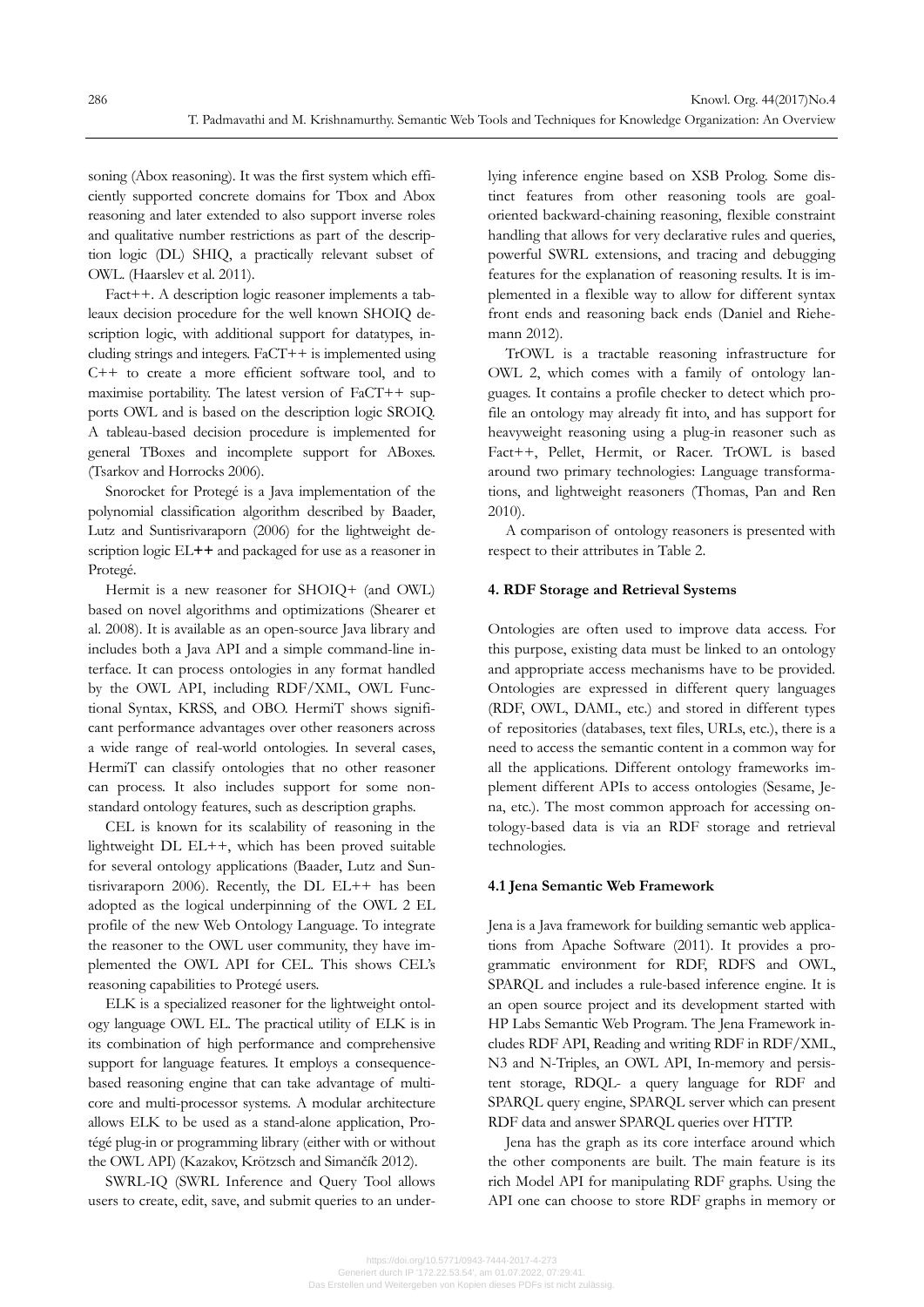|                            | Pellet           | <b>RACER</b>      | $FACT++$         | Snorocket           | HermiT                | <b>CEL</b>          | <b>ELK</b>               | <b>SWRL-IQ</b>           | <b>TrOWL</b>        |
|----------------------------|------------------|-------------------|------------------|---------------------|-----------------------|---------------------|--------------------------|--------------------------|---------------------|
| License                    | DULI:AGPL        | Own               | <b>GLGPL</b>     | Own                 | <b>GLGPL</b>          | Apache              | Apache                   | $\overline{a}$           | DULI:AGPL           |
| Availability               | Open source      | Commercial        | Open<br>source   | Commercial          | Open source           | Open<br>source      | Open source              | $\overline{\phantom{a}}$ | Commercial          |
| Methodology                | Tableau<br>based | Tableaux<br>based | Tableau<br>based | Completion<br>rules | Hypertableau<br>based | Completion<br>rules | Consequence<br>based     | <b>SWRL</b><br>rules     | Completion<br>rules |
| Soundness                  | Yes              | Yes               | Yes              | Yes                 | Yes                   | Yes                 | Yes                      | Yes                      | Yes                 |
| Completeness               | Yes              | Yes               | Yes              | Yes                 | Yes                   | Yes                 | Yes                      | $\rm No$                 | Yes                 |
| Expressivity               | SROIQ(D)         | <b>SHIQ</b>       | SROIQ(D)         | $EL+$               | SROIQ(D)              | $EL+$               | EL                       | $\overline{\phantom{a}}$ | <b>SROIQ</b>        |
| Native Profile             | DL,EL            | DL                | DL               | EL                  | $\rm DL$              | EL.                 | EL                       | ä,                       | DL,EL               |
| Rule Support               | Yes(SWRL)        | Yes(SWRL)         | No               | $\rm No$            | Yes(SWRL)             | No                  | Yes(Own ru-<br>le)       | Yes(SWRL)                | No                  |
| Platforms                  | all              | all               | all              | all                 | all                   | Linux               | all                      | all                      | all                 |
| <b>ABOX</b><br>Reasoning   | Yes              | Yes               | Yes              | No                  | Yes                   | Yes                 | No                       | Yes                      | Yes                 |
| <b>OWL API</b>             | Yes              | Yes               | Yes              | Yes                 | Yes                   | Yes                 | Yes                      | No                       | Yes                 |
| <b>OWL Link API</b>        | Yes              | Yes               | Yes              | $\rm No$            | Yes                   | Yes                 | $\overline{\phantom{a}}$ | No                       | $\rm No$            |
| Protégé<br>Support         | Yes              | Yes               | Yes              | Yes                 | Yes                   | Yes                 | Yes                      | Yes                      | Yes                 |
| Jena Support               | Yes              | No                | No               | No                  | No                    | No                  | $\overline{\phantom{a}}$ | No                       | Yes                 |
| Implementation<br>Language | Java             | <b>LISP</b>       | $C++$            | Java                | Java                  | <b>LISP</b>         | Java                     | Prolog                   | Java                |

*Table 2*. Comparison of the reasoners.

in persistent stores. Jena uses ARQ query engine that supports the SPARQL (pronounced "Sparkle") RDF Query Language. It also offers an RDF Triple Store facility with SPARQL interface to be used on top of other database systems.

The Jena package contains also other systems; among those, there is Fuseki, an SPARQL Server offering an SPARQL endpoint on the top of any of the mentioned systems. An older equivalent of Fuseki is the Joseki SPARQL Server. It can run as an operating system service, as a Java web application (WAR file), and as a standalone server. It provides security (using Apache Shiro) and has a user interface for server monitoring and administration. It provides the SPARQL 1.1 protocols for query and update as well as the SPARQL Graph Store protocol.

# **4.2 Ontology Query Languages**

RDF query language is used to get information out of a knowledge base and manipulate stored data in RDF format (Bailey, Bry, Furche and Schaffert 2005). The end users and developers can write desired queries and use the query results across a broad range of information on the Web. Several languages have been proposed for querying RDF documents, and SPARQL is introduced as a standard query language for RDF documents by W3C.

Several query languages such as RQL (RDF Query Language), SeRQL (Sesame RDF Query Language), SquishQL, RDFPath, Versa, TRIPLE, DAML+OIL Query Language, RDQL, RDFQL, N3, iTQL, RStar, SPARQL, etc., have been introduced for RDF documents. All of these query languages were intended to provide a proper query language for RDF documents. Some of the major ones are described below.

OWL Query Language (OWL-QL) is a formal language and protocol for a querying agent and an answering agent to use in conducting a query-answering dialogue using knowledge represented in the Ontology Web Language (OWL) (Fikes et al. 2003). It is an updated version of the DAML Query Language (DQL) developed by the Joint United States/European Union ad hoc Agent Markup Language. OWL-QL is intended to be a candidate standard language and protocol for query-answering dialogues among Semantic Web computational agents during which answering agents i.e. servers may derive answers to questions posed by querying agents i.e. clients. It is designed to be ideal and easily adaptable to other declarative formal logic representation languages, including, in particular, first-order logic languages such as KIF and the earlier W3C languages, RDF, RDF-S, and DAML+OIL.

RDQL (RDF Data Query Language) is a query language for RDF in Jena models. It provides a data-oriented query model so that there is a more declarative approach to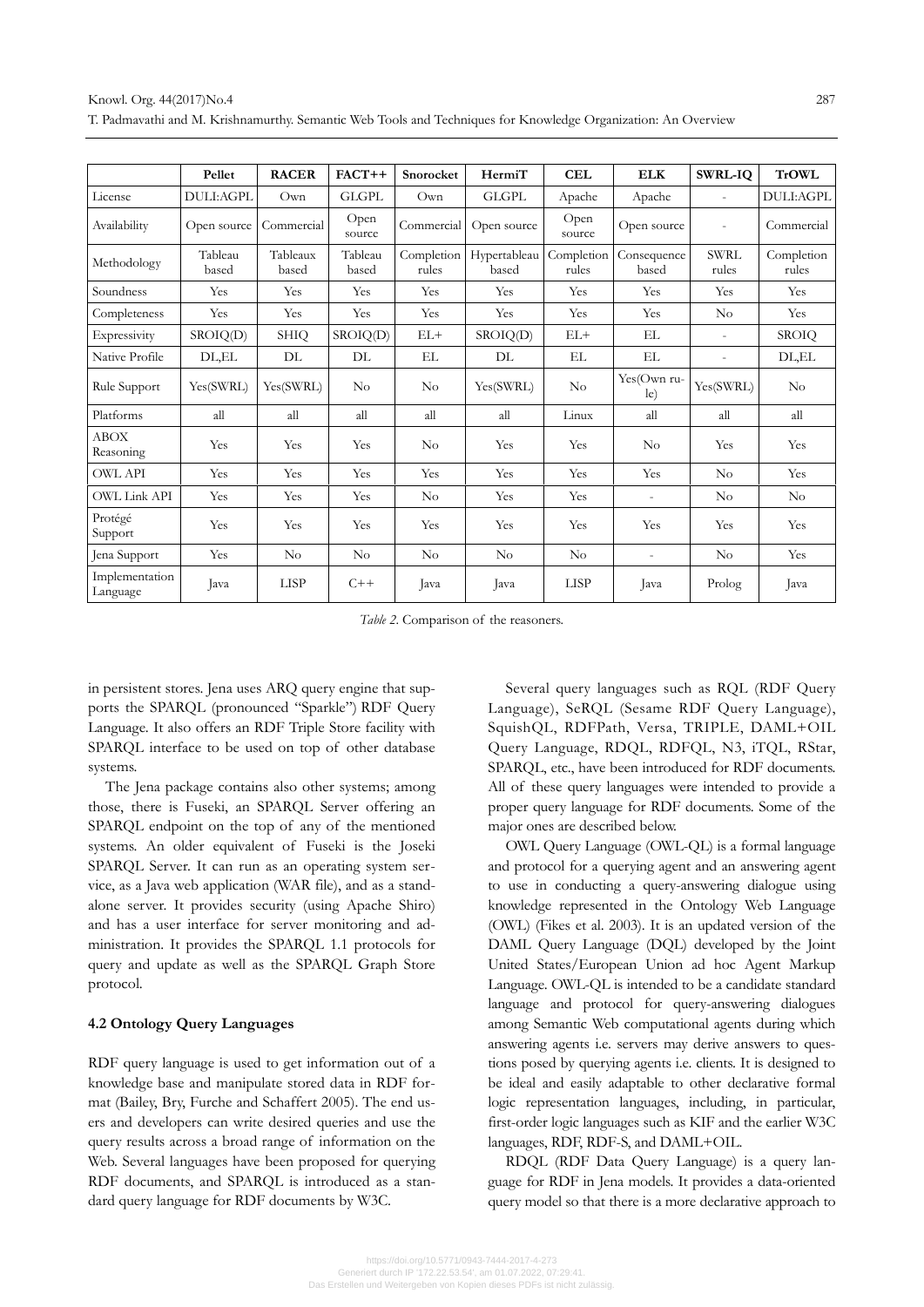complement the fine-grained, procedural Jena API. As it is "data-oriented" it only queries the information held in the models; there is no inference being done. The RDQL system only takes the description of what the application wants, in the form of a query, and returns that information, in the form of a set of bindings (W3C, 2004). RDQL is an implementation of the SquishQL RDF query language, which itself is derived from rdfDB. This class of query languages regards RDF as triple data, without schema or ontology information unless explicitly included in the RDF source.

RQL (RDF QUERY LANGUAGE) is still the only declarative language for querying both explicitly stated triples of RDF/S graphs and inferred ones by transitivity of subsumption and type relationships. It is a typed, functional language with limited recursion which relies on a formal model for RDF/S graphs permitting the interpretation of instances using one or more schema vocabularies (Karvounarakis et al. 2002). RQL adapts the functionality of semistructured/XML query languages to the peculiarities of the RDF/S data model but, it integrates smoothly RDF/S reasoning with querying (called /semantics-aware querying/). It provides sophisticated /pattern matching facilities/ under the form of generalized path expressions (GPEs) featuring variables on both labels for nodes (i.e., classes) and edges (i.e., properties).

SPARQL is an RDF query language and data access protocol for the semantic web. Its name is a recursive acronym that stands for SPARQL Protocol and RDF Query Language. It was standardized by W3C's SPARQL Working Group in 2008. The W3C Recommendation of SPARQL consists of a query language, an XML format in which query results will be returned, and a protocol of submitting a query to a query processor service remotely. The advantage of having a query language such as SPARQL are: to query RDF graphs to get specific information; to query a remote RDF server and to get streaming results back; to run automated regular queries again RDF dataset to generate reports; to enable application development at a higher level, i.e., application can work with SPARQL query results, not directly with RDF statements. (Eric et al. 2006).

For example, a basic SPARQL query can be written as follows:

SELECT ?title FROM <http://example.org/book/book1> WHERE { <http://example.org/book/book1> <http://purl.org/dc/elements/1.1/title> ?title

}

This query is composed of a SELECT clause identifying the variables to appear in the query results, a FROM clause indicating the dataset to be queried, and the WHERE clause providing the basic graph pattern matches the data graph. Variables in SPARQL start with a "?" or a "\$". The graph pattern of this example above is simple and consists of a single triple pattern with a single variable "?title" in the object position. Only the bindings for this variable will be returned.

# **5.0 Conclusion**

The paper provides a clear insight about the semantic web technologies, tools and languages. RDF, SPARQL, triple store and ontology facilitate the integration and analysis of heterogeneous multi-disciplinary data. Knowledge representation (KR) paradigms underlying all these technologies and languages are diverse and are based on combinations of several formalisms. We have tried to show the most important features of each of these technologies.

# **References**

- *AGROVOC Multilingual Agricultural Thesaurus*. 1980. AIMS. http://aims.fao.org/vest-registry/vocabularies/ agrovoc-multilingual-agricultural-thesaurus
- Antezana, Erick, Ward Blonde, Michel Egana, Alistair Rutherford, Alistair, Robert Stevens, Bernard De Baets, Vladimir Mironov and Martin Kuiper. 2009. **"**BioGateway: A Semantic Systems Biology Tool for the Life Sciences." *BMC Bioinformatics* 10 no. 10: S11.
- Arpírez, Julio C, Oscar Corcho, Mariano Fernández-López, and Asuncion Gómez-Pérez. 2003. "WebODE in a Nutshell." *AI Magazine* 34 no. 3: 37-48.
- Baader, Franz, Carsten Lutz and Boontawee Suntisrivaraporn. 2006. "CEL-A Polynomial-time Reasoner for Life Science Ontologies." In *Automated Reasoning*, IJCAR 2006, ed. U. Furbach and N. Shankar. Lecture notes in computer science 4130. Berlin: Springer, 287-91.
- Bailey, James, François Bry, Tim Furche and Sebastian Schaffert. 2005. "Web and Semantic Web Query Languages: A Survey." *http://www.en.pms.ifi.lmu.de/publica tions/PMS-FB/PMS-FB-2005-14.pdf*
- Bechhofer, Sean, Ian Horrocks, Carole A. Goble, and Robert Stevens. 2001. "OilEd: A Reasonable Ontology Editor for the Semantic Web." In *Description Logics,* ed. Carole A. Goble, Deborah L. McGuinness, Ralf Möller and Peter F. Patel-Schneider. CEUR Workshop Proceedings 49. Berlin: Springer, 396-408.
- Belleau, Francois, Marc-Alexandre Nolin, Nicole Tourigny, Philippe Rigault and Jean Morissette. 2008. "Bio2RDF: Towards a Mashup to Build Bioinformatics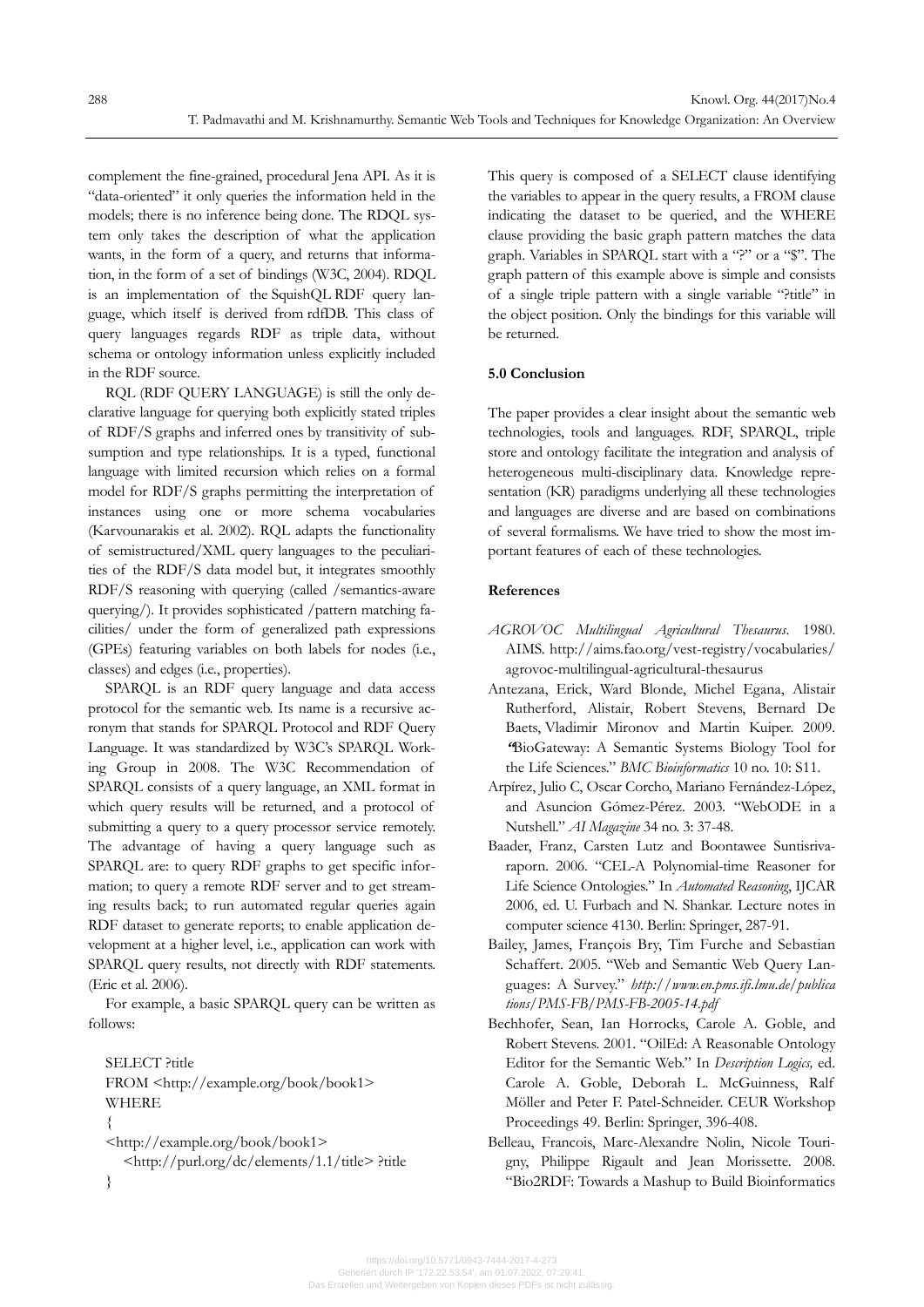Knowledge Systems." *Journal of Biomedical Informatics* 41: 706-16.

- Berners-Lee, Tim, Ora Lassila and James Hendler. 2001. "The Semantic Web." *Scientific American* 284 no. 5: 34-43.
- Brickley, Dan and Ramanathan V. Guha. 2004. "RDF Vocabulary Description Language 1.0: RDF Schema*."*  W3C Recommendation. http://www.w3.org/TR/ 2014/REC-rdf-schema-20140225/
- Baader, Franz, Ian Horrocks and Ulrike Sattler. 2005. "Description Logics as Ontology Languages for the Semantic Web." In *Mechanizing Mechanical Reasoning: Essays in honor of Jörg H. Siekmann on the Occasion of his 60th Birthday,* ed. Dieter Hutter and Werner Stephan*.* Lecture notes in computer science 2605. Berlin: Springer*,* 228- 248.
- Dagobert, Soergel. 1999. "The Rise of Ontologies or the Reinvention of Classification." *Journal of the American Society for Information Science* 50: 1119-20.
- Daniel, Elenius and Susanne Riehemann. 2012. "SWRL-IQ." http://protegewiki.stanford.edu/wiki/SWRL-IQ
- Davies, John, Rudi Studer and Paul Warren. 2006. *Semantic Web Technologies: Trends and Research in Ontology-Based Systems*. London: John Wiley & Sons.
- Dean, Mike, Guus Schreiber, Frank van Harmelen, Jim Hendler, Ian Horrocks, Deborah L. McGuinness, Peter F. Patel-Schneider and Andrea L. Stein. 2004. "OWL Web Ontology Language Reference." W3C Recommendation. http://www.w3.org/TR/2004/REC-owl ref-20040210/
- Domingue, John and Enrico Motta. 1999. "Knowledge Modeling in Webonto and OCML." http://kmi. open.ac.uk/projects/ocml/
- Eric, Prud'hommeaux and Andy Seaborne. 2006. "SPARQL Query Language for RDF." https://www. w3.org/TR/2006/CR-rdf-sparql-query-20060406/
- Farquhar, Adam, Richard Fikes and James Rice. 1997. "The Ontolingua Server: A Tool for Collaborative Ontology Construction." *International Journal of Human Computer Studies* 46: 707-27.
- Fernandez, Mariano, Asuncion Gomez-Perez and Natalia Juristo. 1997. "METHONTOLOGY: From Ontological Art Towards Ontological Engineering." *AAAI Technical Report* SS-97-06, pp. 33-40.
- Fikes, Richard, Patrick Hayes and Ian Horrocks. 2004. "OWL-QL—A Language for Deductive Query Answering on the Semantic Web." *Web Semantics: Science, Services and Agents on the World Wide Web* 2 no. 1: 19-29.
- *The Gene Ontology Consortium. 2008.* "The Gene Ontology Project*."* Nucleic Acids Research *36 suppl. 1: D440-4.* doi*:10.1093/nar/gkm883*
- Gómez-Pérez, Asuncion and Rojas-Amaya, Ma Dolores. 1999. "Ontological Reengineering and Reuse." In *11th European Workshop on Knowledge Acquisition, Modeling and*

*Management (EKAW'99), Dagstuhl Castle, Germany,* ed. Dieter Fensel and Rudi Studer. LectureNotes in Artificial Intelligence 1621. Berlin: Springer, 139-56.

- Gómez-Pérez, Asuncion, Mariano Fernández-López and Oscar Corcho. 2003. *Ontological Engineering*. London, Springer-Verlag.
- Gruber, Thomas R. 1993. "A Translation Approach to Portable Ontology Specifications." *Knowledge Acquisition* 5: 199-220.
- Gruber, Thomas R and Gregory Olsen. 1994. "An Ontology for Engineering Mathematics." In*Fourth International Conference on Principles of Knowledge Representation and Reasoning, Bonn, Germany,* ed. Jon Doyle, Piero Torasso and Erik Sandewall. San Francisco: Morgan Kaufmann, pp. 258–269.
- Grüninger, Michael and Mark Fox. 1995. "Methodology for the Design and Evaluation of Ontologies." *IJCAI'95, Workshop on Basic Ontological Issues in Knowledge Sharing, April 13, 1995, Montreal.* Berlin: Springer, 1-10*.*
- Haarslev, Volker, Kay Hidde, Ralf Moller and Michael Wessel. 2011. "The RacerPro Knowledge Representation and Reasoning Systems." *Semantic Web Journal* https://www.franz.com/agraph/cresources/white\_ papers
- Hebeler, John, Mathew Fisher, Ryan Blace and Andrew Perez-Lopez. 2009. *Semantic Web Programming*. New Jersey: Wiley Publishing.
- Hjørland, Birger. 2007. "Semantics and Knowledge Organization." *Annual Review of Information Science and Technology* 41: 367-405.
- Kabilan, Vandana. 2007. Ontology for Information Systems (O4IS) Design Methodology: Conceptualizing, Designing and Representing Domain Ontologies. PhD dissertation KTH Royal Institute of Technology*,* Stockholm.
- Karvounarakis, Gregory, Alexaki Sofia, Christophides Vassilis, Plexousakis Dimitris and Michel Scholl. 2002. "RQL: A Declarative Query Language for RDF." *European projects C-Web (IST-1999-13479) and Mesmuses (IST-2000-26074), WWW2002, May 7–11, Honolulu, Hawaii, USA*. New York: ACM, 592-603.
- Kazakov, Yevgeny, Markus Krötzsch and František Simančík. 2012. "ELK Reasoner: Architecture and Evaluation." *Proceedings of the 1st International Workshop on OWL Reasoner Evaluation (ORE-2012*)*,* ed. Ian Horrocks, Mikalai Yatskevich and Ernesto Jiménez-Ruiz. CEUR Workshop 858.
- Manola, Frank and Eric Miller. 2004. "RDF Primer." W3C Recommendation. http://www.w3.org/TR/ 2004/REC-rdf-primer-20040210/
- Miller, George A., Richard Beckwith, Christiane Fellbaum, Derek Gross and Katherine Miller. 1990. "Introduction